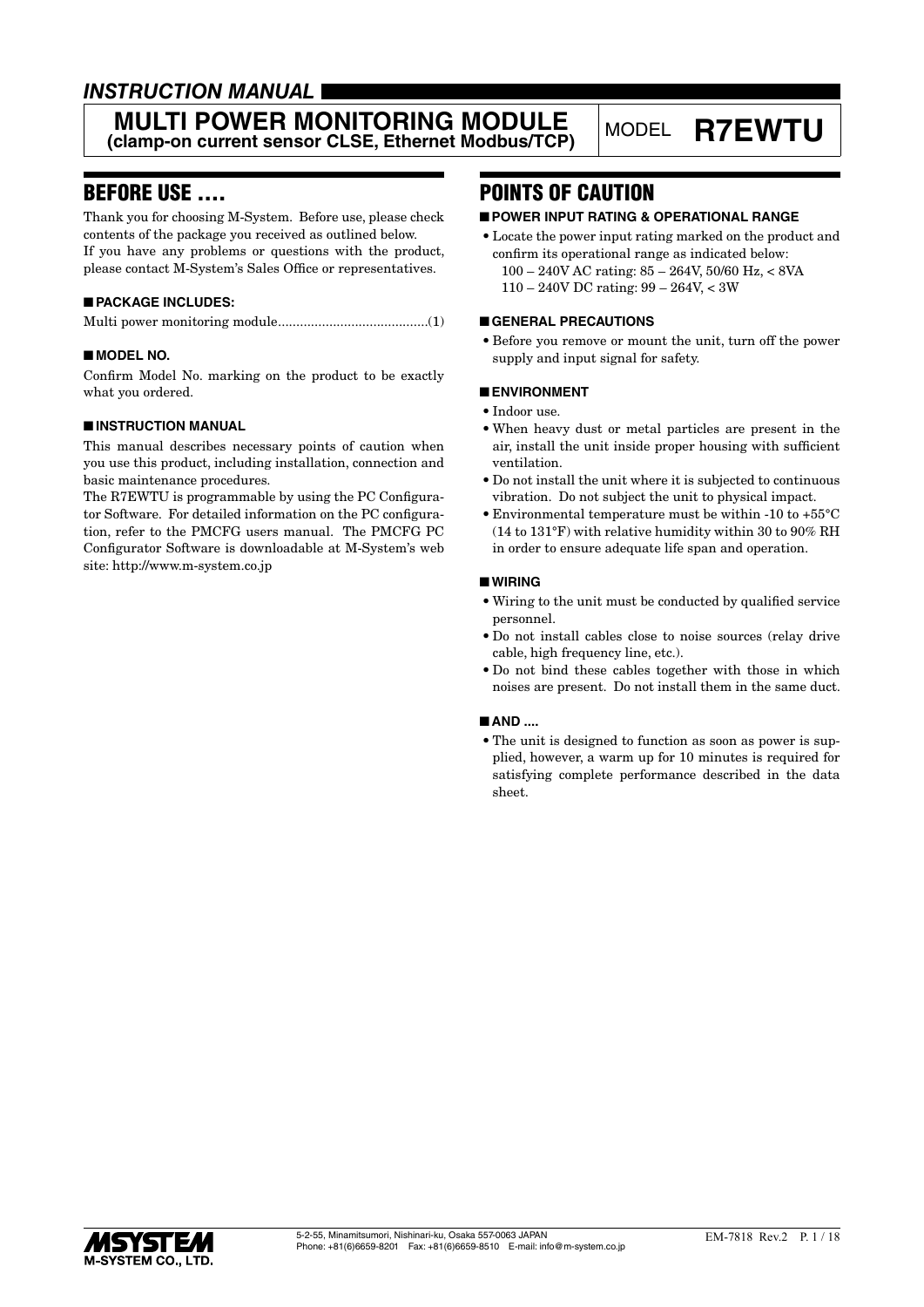# COMPONENT IDENTIFICATION



### ■ **STATUS INDICATOR LED**

| ID         | <b>COLOR</b> | <b>STATUS</b>    | <b>FUNCTION</b>          |  |  |  |  |
|------------|--------------|------------------|--------------------------|--|--|--|--|
| <b>PWR</b> | Red          | ON               | Normal                   |  |  |  |  |
|            |              | Blinking         | Input overload or no     |  |  |  |  |
|            |              | approx. $0.5$ Hz | input                    |  |  |  |  |
|            |              | Blinking         | Setting error or device  |  |  |  |  |
|            |              | approx. $2$ Hz   | error                    |  |  |  |  |
|            |              | OFF              | Error in the internal 5V |  |  |  |  |
| <b>RUN</b> | Red          | ON               | Normal communication     |  |  |  |  |
| LINK       | Red          | ON               | LINK status              |  |  |  |  |
| LINK100    | Red          | Blinking         | 100BASE link inter-      |  |  |  |  |
|            |              |                  | changing data            |  |  |  |  |
| COL.       | Red          | Blinking         | Data collision           |  |  |  |  |

#### ■ **OPERATING MODE SETTING**

(\*) Factory setting

| • System Configuration (SW1-1, 2) |  |
|-----------------------------------|--|
|-----------------------------------|--|

| SW1-1 | SW1-2 | <b>SYSTEM CONFIGURATION</b>  |
|-------|-------|------------------------------|
| OFF   | OFF   | Three-phase $/$ 3-wire $(*)$ |
| OΝ    | OFF   | Single-phase / 2-wire        |
| OFF   | OΝ    | Single-phase / 3-wire        |
| OΝ    | n     | Three-phase / 4-wire         |

#### **• Balanced or Unbalanced Load (SW1-3)**

| SW1-3 | BALANCED / UNBALANCED |
|-------|-----------------------|
| OFF   | Unbalanced $(*)$      |
| NΩ    | <b>Balanced</b>       |

#### **• Clamp Sensor Type (SW1-4, 5, 6)**

Clamp sensor type setting is common to all circuits. The sensor type and other settings for individual circuit is available with the PC Configurator.

| SW1-4 | <b>SW1-5</b> | SW1-6 | <b>CLAMP SENSOR TYPE</b> |
|-------|--------------|-------|--------------------------|
| OFF   | OFF          | OFF   | $CLSE-R5 (5A) (*)$       |
| ON    | OFF          | OFF   | $CLSE-05(50A)$           |
| OFF   | ON           | OFF   | CLSE-10 (100A)           |
| OFF   | OFF          | ON    | CLSE-20 (200A)           |
| ON    | ON           | OFF   | CLSE-40 (400A)           |
| OFF   | OΝ           | ON    | CLSE-60 (600A)           |

#### **• Configuration Mode (SW1-8)**

| SW1-8 | <b>CONFIGURATION MODE</b>                  |
|-------|--------------------------------------------|
| OFF   | DIP switch setting $(*)$                   |
|       | (PC Configurator setting is not available) |
| OΝ    | PC Configurator and communication          |
|       | (DIP switch setting is not available)      |

Note 1: Turn on the power supply to the unit after setting operating mode.

Note 2: Be sure to set unused SW1-7 to OFF.

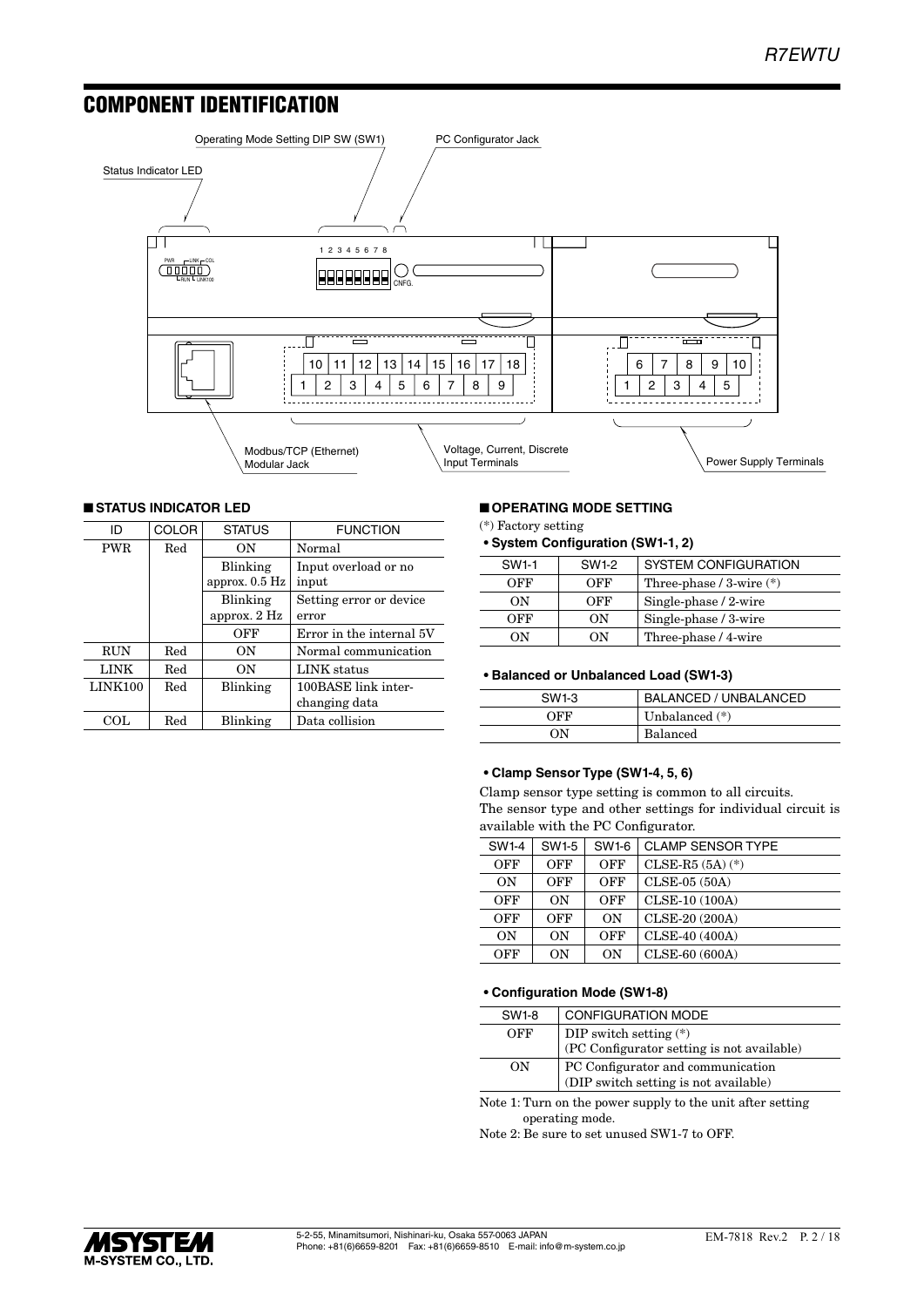#### ■ **INPUT TERMINAL ASSIGNMENT**

#### **• 1 Circuit, 4-point Discrete Inputs**

|  | 10<br>P3 | NC. | <b>NC</b> |    |     |    |    | 13 1ch 14 1ch 15 1ch 16 |        |                     | $2K$ 3K $ D11 +  D13 +  COM $ |                  |  |
|--|----------|-----|-----------|----|-----|----|----|-------------------------|--------|---------------------|-------------------------------|------------------|--|
|  |          |     |           | 14 | 1ch | 21 | 3L | $5$ 1ch 6 1ch           | $DI2+$ | $\overline{1}$ DI4+ |                               | COM <sup>1</sup> |  |

| No. | ID             | <b>FUNCTION</b>        | No. | ID             | <b>FUNCTION</b>        | No. | ID             | <b>FUNCTION</b>        | No. | ID             | <b>FUNCTION</b>    |
|-----|----------------|------------------------|-----|----------------|------------------------|-----|----------------|------------------------|-----|----------------|--------------------|
|     | P <sub>1</sub> | Voltage Input P1       | 10  | P <sub>3</sub> | Voltage Input P3       |     | P <sub>1</sub> | Voltage Input P1       | 10  | P <sub>3</sub> | Voltage Input P3   |
| 2   | P <sub>2</sub> | Voltage Input P2       | 11  | NC.            | Unused                 | 2   | P <sub>2</sub> | Voltage Input P2       | 11  | <b>NC</b>      | Unused             |
| з   | N              | Voltage Input N        | 12  | NC.            | Unused                 | 3   | N              | Voltage Input N        | 12  | <b>NC</b>      | Unused             |
| 4   | 1ch 1L         | Ch.1, Current input 1L | 13  | 1 $ch$ 1 $K$   | Ch.1, Current input 1K | 4   | 1ch 1L         | Ch.1, Current input 1L | 13  | 1 $ch$ 1K $ $  | Ch.1, Current inpu |
| 5   | 1ch 2L         | Ch.1, Current input 2L | 14  | 1ch 2K         | Ch.1, Current input 2K | 5   | 1ch 2L         | Ch.1, Current input 2L | 14  | 1ch $2K$       | Ch.1, Current inpu |
| 6   | 1ch 3L         | Ch.1, Current input 3L | 15  | 1ch 3K         | Ch.1, Current input 3K | 6   | 1ch 3L         | Ch.1, Current input 3L | 15  | 1 $ch$ 3K $ $  | Ch.1, Current inpu |
|     | $DI2 +$        | Discrete input 2       | 16  | $D11 +$        | Discrete input 1       |     | 2ch 1L         | Ch.2, Current input 1L | 16  | 2ch 1K         | Ch.2, Current inpu |
| 8   | $DI4 +$        | Discrete input 4       | 17  | $D13 +$        | Discrete input 3       | 8   | 2ch 2L         | Ch.2, Current input 2L | 17  | 2ch 2K         | Ch.2, Current inpu |
| 9   | <b>COM</b>     | Discrete input common  | 18  | <b>COM</b>     | Discrete input common  | 9   | 2ch 3L         | Ch.2. Current input 3L | 18  | 2ch 3K         | Ch.2, Current inpu |

#### ■ **POWER SUPPLY ASSIGNMENT**

| 6<br><b>NC</b> |  |                | <b>NC</b> |                      | 8<br><b>NC</b> |  | 9<br><b>NC</b> |   | 10<br><b>NC</b> |  |
|----------------|--|----------------|-----------|----------------------|----------------|--|----------------|---|-----------------|--|
| <b>NC</b>      |  | 2<br><b>NC</b> |           | 3<br>FE <sub>1</sub> |                |  | $U(+)$         | 5 |                 |  |

| No. | ID              | <b>FUNCTION</b>   | No. | ID        | <b>FUNCTION</b> |
|-----|-----------------|-------------------|-----|-----------|-----------------|
|     | <b>NC</b>       | Unused            | 6   | <b>NC</b> | Unused          |
| 2   | <b>NC</b>       | Unused            |     | <b>NC</b> | Unused          |
| 3   | FE <sub>1</sub> | Power ground      | 8   | <b>NC</b> | Unused          |
| 4   | $U(+)$          | Power input $(+)$ | 9   | <b>NC</b> | Unused          |
| 5   | $V(-)$          | Power input $(-)$ | 10  | <b>NC</b> | Unused          |
|     |                 |                   |     |           |                 |

#### **• 2 Circuits**

|  |  | NC. |  | 13 1ch 14 1ch 15 1ch 16 2ch 17 2ch 18 2ch<br>INC I1K I2K I3K I1K I2K I3K |    |    |  |  |  |  |
|--|--|-----|--|--------------------------------------------------------------------------|----|----|--|--|--|--|
|  |  | N   |  | 4 1ch 5 1ch 6 1ch 7 2ch 8 2ch 9 2ch                                      | 21 | 31 |  |  |  |  |

| No.            | ID             | <b>FUNCTION</b>        | No. | ID             | <b>FUNCTION</b>        |
|----------------|----------------|------------------------|-----|----------------|------------------------|
| 1              | P <sub>1</sub> | Voltage Input P1       | 10  | P <sub>3</sub> | Voltage Input P3       |
| 2              | P <sub>2</sub> | Voltage Input P2       | 11  | <b>NC</b>      | Unused                 |
| 3              | N              | Voltage Input N        | 12  | NC.            | Unused                 |
| $\overline{4}$ | 1ch 1L         | Ch.1, Current input 1L | 13  | 1ch 1K         | Ch.1, Current input 1K |
| 5              | 1ch 2L         | Ch.1, Current input 2L | 14  | 1ch 2K         | Ch.1, Current input 2K |
| 6              | 1ch 3L         | Ch.1, Current input 3L | 15  | 1ch 3K         | Ch.1, Current input 3K |
| $\overline{7}$ | 2ch 1L         | Ch.2, Current input 1L | 16  | 2ch 1K         | Ch.2, Current input 1K |
| 8              | 2ch 2L         | Ch.2, Current input 2L | 17  | 2ch 2K         | Ch.2, Current input 2K |
| 9              | 2ch 3L         | Ch.2, Current input 3L | 18  | 2ch 3K         | Ch.2, Current input 3K |

# TERMINAL CONNECTIONS

Connect the unit as in the diagram below.

#### ■ **EXTERNAL DIMENSIONS unit: mm (inch)**



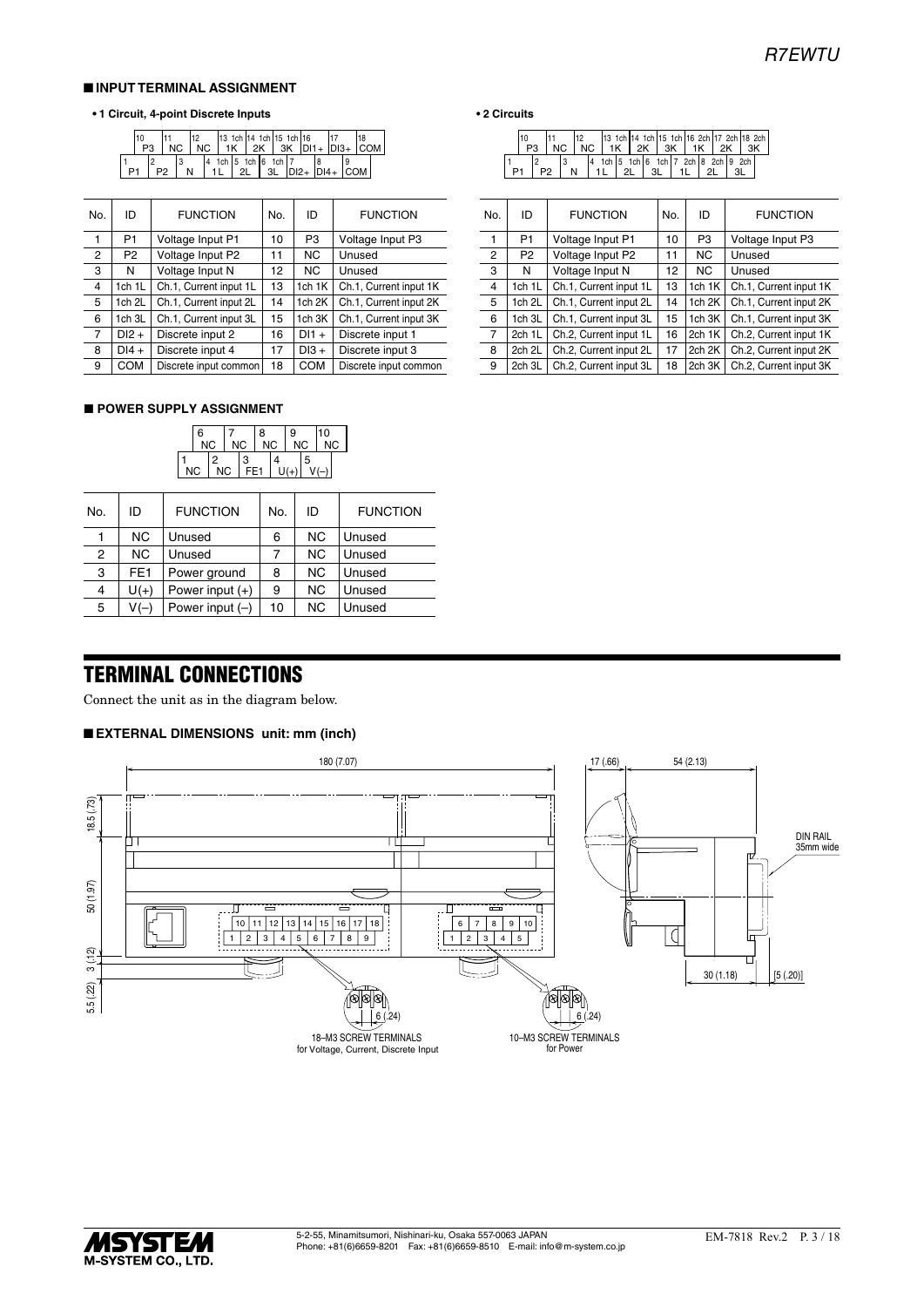#### ■ **CONNECTION DIAGRAM**

**• 1 Circuit, 4-point Discrete Input**



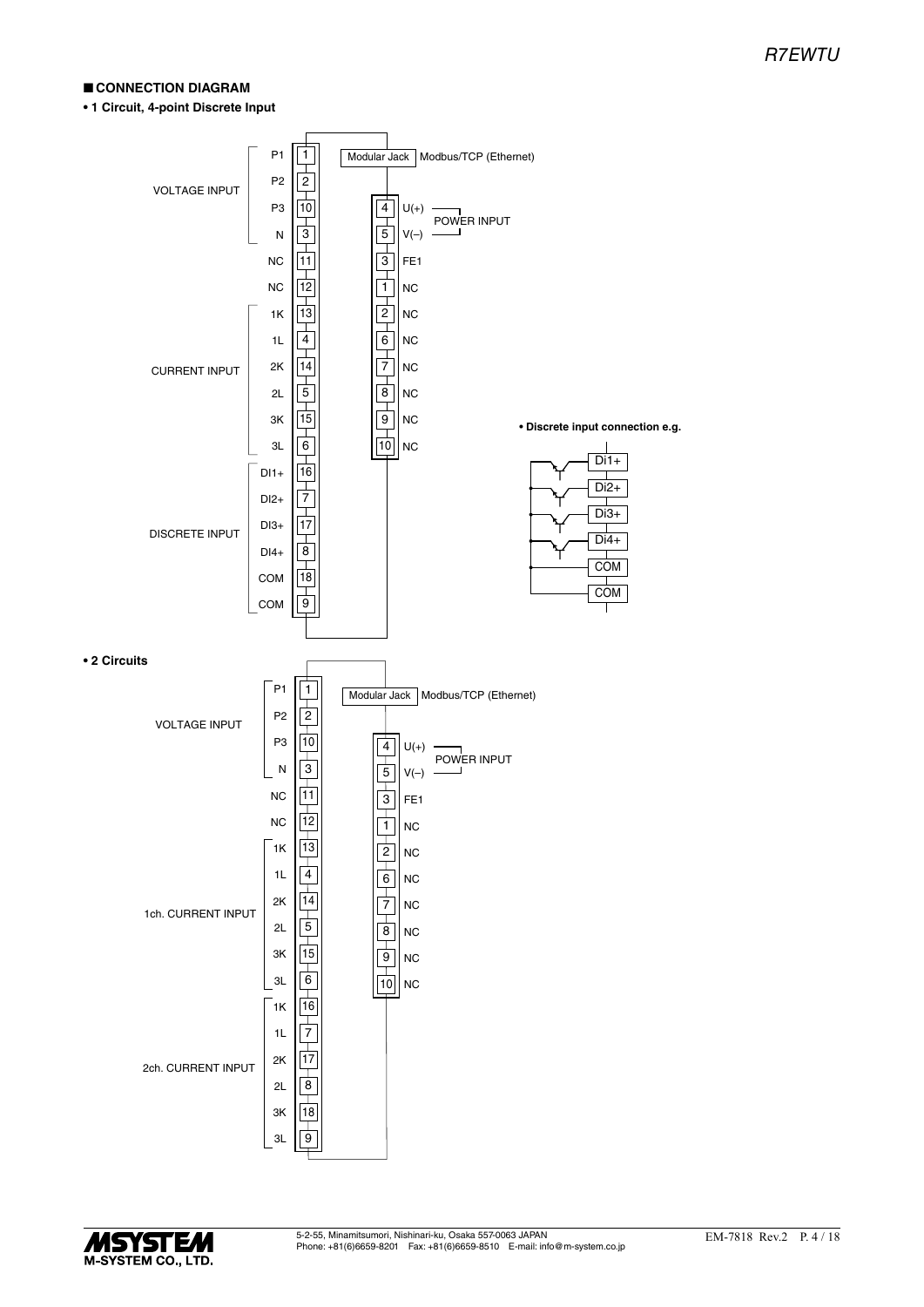#### ■ **INPUT WIRING**



Caution: Use CLSE for CT.

Grounding is unnecessary for low-voltage circuit.

### WIRING INSTRUCTIONS

#### ■ **SCREW TERMINAL**

**Torque**: 0.5 N·m

#### ■ **SOLDERLESS TERMINAL**

Refer to the drawing below for recommended ring tongue terminal size. Spade tongue type is also applicable. Applicable wire size: 0.25 to 1.65 mm<sup>2</sup> (AWG 22 to 16) Recommended manufacturer: Japan Solderless Terminal MFG. Co., Ltd, Nichifu Co., Ltd



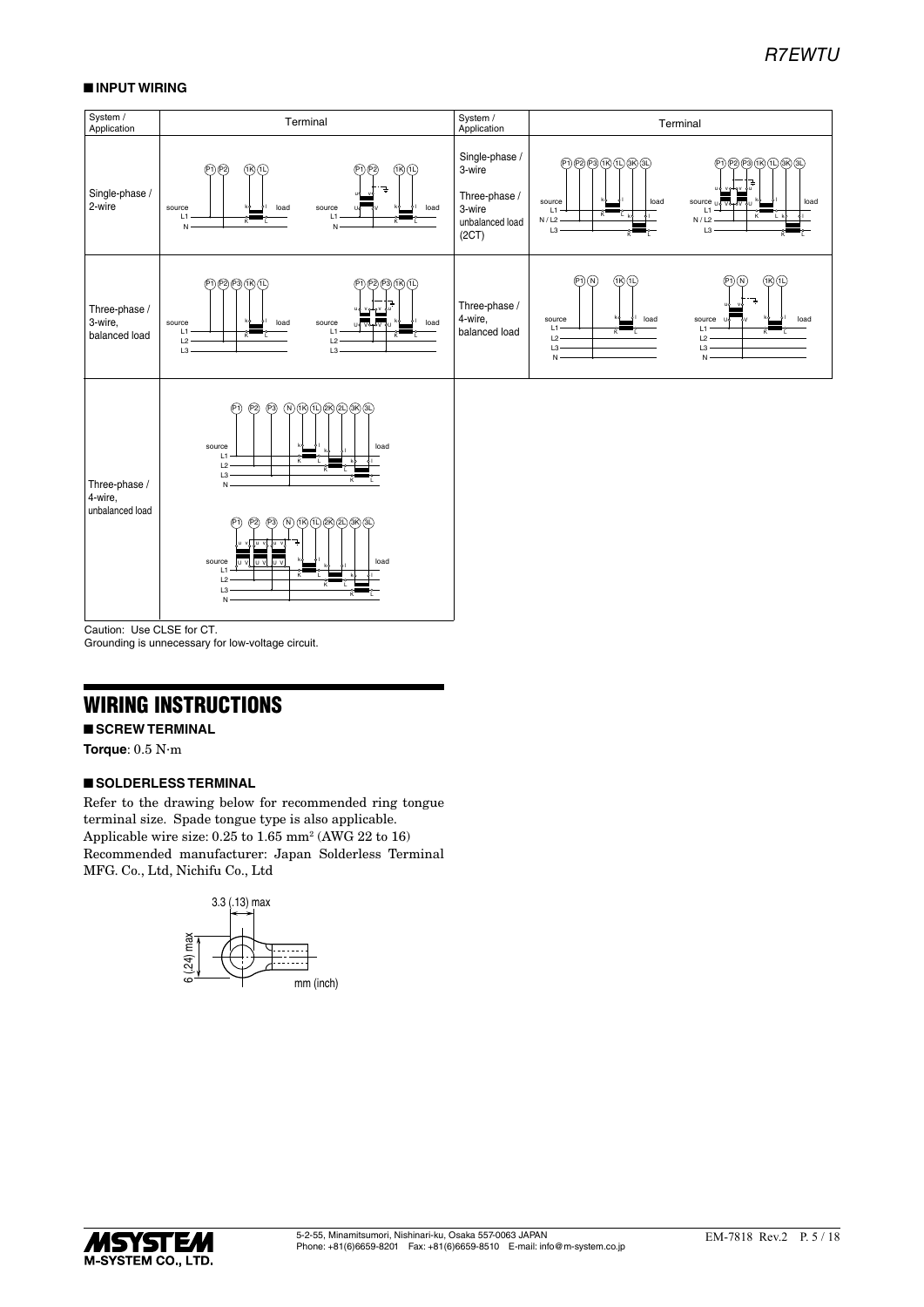# CHECKING ETHERNET CONNECTION

### ■ **IP ADDRESS**

The R7EWTU does not support BootP Table Software. The IP Address and Subnet Mask can be configured using the PMCFG Configurator Software.

The Modbus/TCP Port No. is fixed at 502.

#### ■ **NODE ADDRESS**

The R7EWTU firmware sets its Node Address to "01." The Node Address (ID) is sent via Modbus together with data. Set "01" with the application software of the user.

#### ■ **CHECK WIRING**

Connect an Ethernet cable to the RJ-45 connector.

#### ■ **CHECK LED**

When wiring is correct, LINK LED is turned on with 10BASE or 100BASE link. When the module is receiving data with 100BASE, LINK100 LED blinks.

#### ■ **CHECK R7EWTU CONNECTION**

Enter "ping command" on the Windows MS-DOS as follows:

C:¥WINDOWS>ping \*\*\*.\*\*\*.\*\*\*.\*\*\*  $(********.***.$  Enter IP address in decimal.)

ping \*\*\*.\*\*\*.\*\*\*.\*\*\* with 32 bytes of data: Reply from \*\*\*.\*\*\*.\*\*\*.\*\*\* : bytes=32 time<10ms TTL=64 Reply from \*\*\*.\*\*\*.\*\*\*.\*\*\* : bytes=32 time<10ms TTL=64 Reply from \*\*\*.\*\*\*.\*\*\*.\*\*\* : bytes=32 time<10ms TTL=64 Reply from \*\*\*.\*\*\*.\*\*\*.\*\*\* : bytes=32 time<10ms TTL=64

Ping statistics for \*\*\*.\*\*\*.\*\*\*.\*\*\* Packets: Sent=4,Received=4,Lost=0(0% loss)

Replies in case of normal connection are as shown above. If the connection cannot be established normally due to, wrong IP address for example, other replies such as 'time out' will be received.

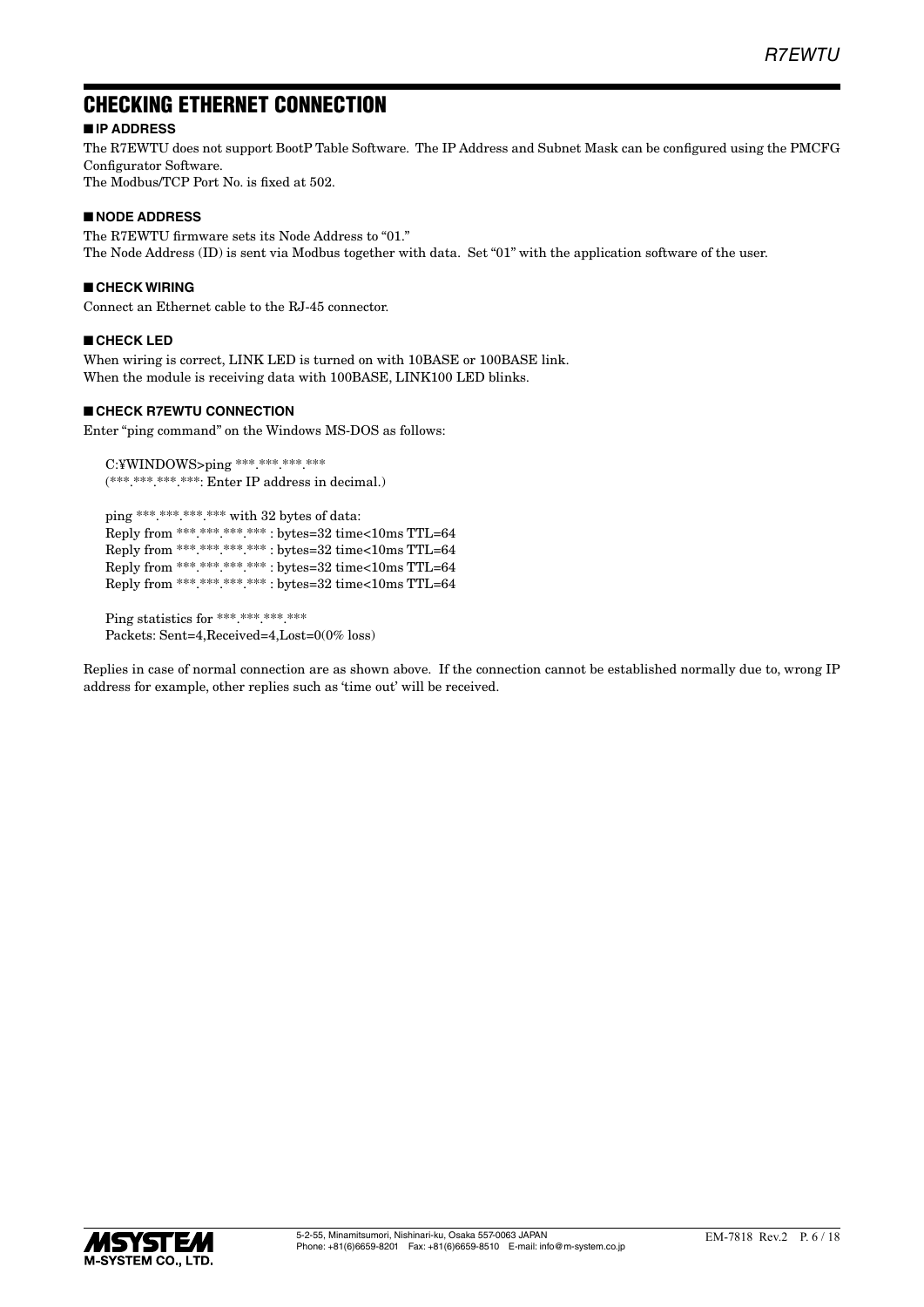# MODBUS - OPERATIONS

All registers are assigned to Holding Registers, which can be read out with Read Holding Registers or Read Input Registers command. If reading an address with no assigned register is attempted, '0' is given.

Write Multiple Registers command is used to write in registers. If writing an address with no assigned register is attempted, 'Exception' is given.

| <b>FUNCTION</b> | <b>COMMAND</b>           | EXPLANATION                | RECOMMENDED TIME OUT VALUE |
|-----------------|--------------------------|----------------------------|----------------------------|
| 03              | Read Holding Registers   | Used to read registers     | $0.5$ seconds              |
| 04              | Read Input Registers     | Used to read registers     | $0.5$ seconds              |
| 16              | Write Multiple Registers | Used to write in registers | $2$ seconds                |

These commands enable reading measured values and writing configurations.

One (1) word registers are represented in 16-bit integers, while two (2) word registers are in 32-bit. All registers are in the form of signed integer unless specifically given in the explanations.

The lower digit word in a 32-bit register is assigned to the lower address (n), while the upper digit word is assigned to the higher address  $(n+1)$ .

| Address  |                  | $n + 1$          |  |
|----------|------------------|------------------|--|
| Contents | Lower digit word | Upper digit word |  |

The 32-bit register (2 words) must be read out and written in single command sequence. It is recommended to wait for a time period indicated under 'recommended time out value' in the above table to receive a response for a command. If no response is received for these time periods, take appropriate error processing such as retrying.

#### ■ **MODBUS REGISTER ACCESS SETTING**

| ADDR. | <b>WORD</b>    | <b>PARAMETER</b>                                                                                                       |  |  |  |  |  |  |
|-------|----------------|------------------------------------------------------------------------------------------------------------------------|--|--|--|--|--|--|
| 4943  | $\overline{2}$ | Deactivate Modbus register writing protection                                                                          |  |  |  |  |  |  |
|       |                | Writing a preset passcode in this register deactivates the writing protection via Modbus.                              |  |  |  |  |  |  |
|       |                | When the Modbus passcode set in this register matches the preset one, setting '1' or '2' in the register address       |  |  |  |  |  |  |
|       |                | 4945 becomes available to enable writing in Modbus registers.                                                          |  |  |  |  |  |  |
|       |                | Reading out the register value is not possible. It reads always '-1' regardless of the code setting.                   |  |  |  |  |  |  |
|       |                | After writing is complete, be sure to set a value other than the passcode $(0)$ is recommended) to activate the        |  |  |  |  |  |  |
|       |                | writing protection again.                                                                                              |  |  |  |  |  |  |
| 4945  | 1              | Modbus register access setting                                                                                         |  |  |  |  |  |  |
|       |                | $0: Write$ disable $(*)$                                                                                               |  |  |  |  |  |  |
|       |                | 1: Write enable                                                                                                        |  |  |  |  |  |  |
|       |                | 2: Write enable the count values                                                                                       |  |  |  |  |  |  |
|       |                | Other: Write disable                                                                                                   |  |  |  |  |  |  |
|       |                | This setting is erased when the power supply to the unit is removed. It always starts with '0' (Write disable)         |  |  |  |  |  |  |
|       |                | when the power supply is turned on. Set '1' or '2' before starting writing at other registers.                         |  |  |  |  |  |  |
|       |                | In order to write a count value (e.g. active energy), set '2' at this register address. When it is set, the unit stops |  |  |  |  |  |  |
|       |                | counting so that a new count value can be written in the register address. Be careful to use '2' setting because       |  |  |  |  |  |  |
|       |                | no counting will be performed if the unit remains with this setting.                                                   |  |  |  |  |  |  |
|       |                | When the Modbus register writing protection is enabled, this register setting cannot be changed from '0' to '1' or     |  |  |  |  |  |  |
|       |                | "2" unless a correct security code is set in the address 4943.                                                         |  |  |  |  |  |  |

(\*) Factory setting

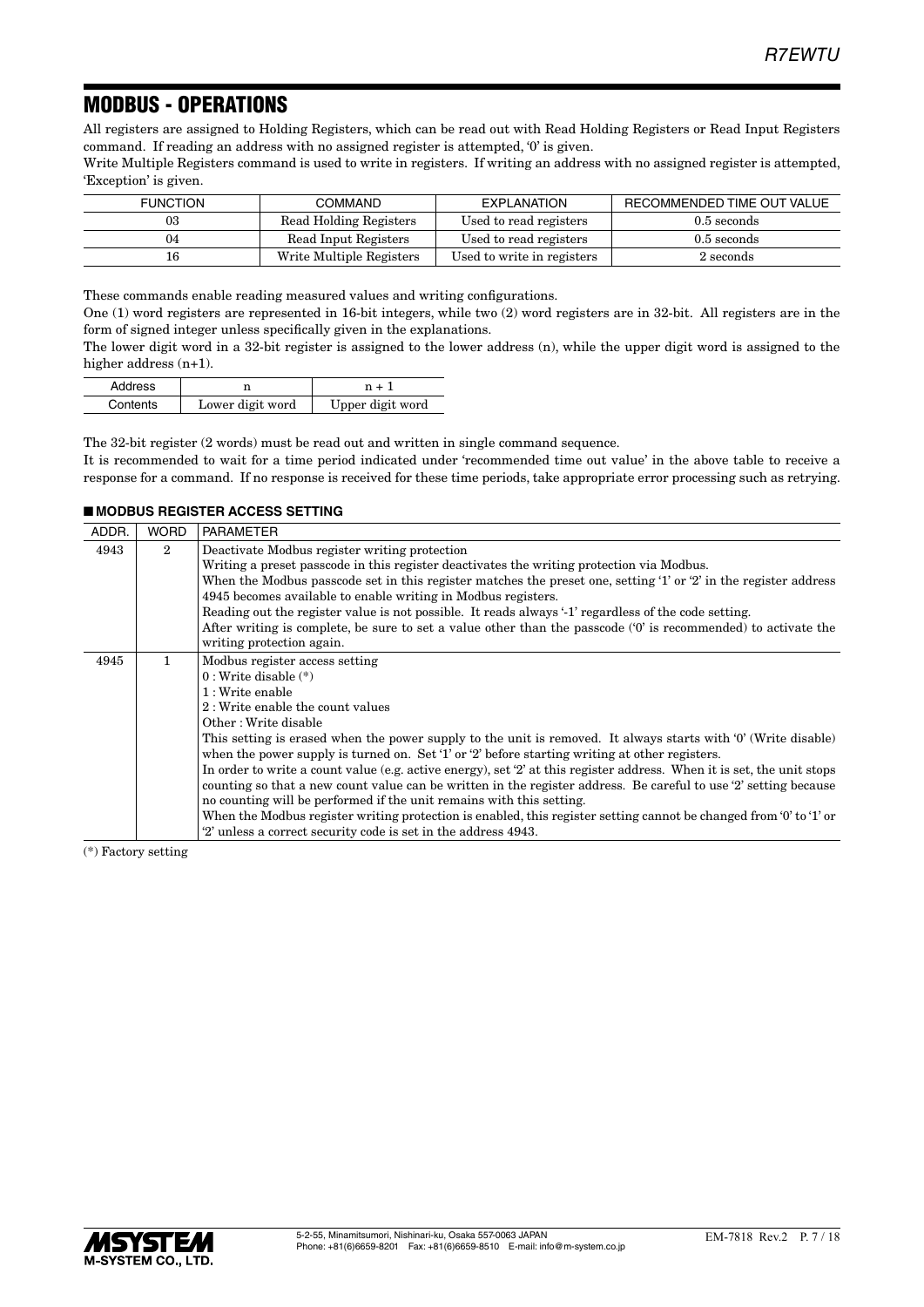#### ■ **SYSTEM OPERATIONS**

| System operations include switching the tariff or resetting energy counts, and rebooting. |  |                     |  |  |
|-------------------------------------------------------------------------------------------|--|---------------------|--|--|
|                                                                                           |  | ADDR WORD PARAMETER |  |  |

| ADDR. | <b>WORD</b>  | PARAMETER                                                                                                                                                                                                                                                                                                                                                                                                                                                                                                                                                                                                                                                                                                                                                                                                                                                                    |
|-------|--------------|------------------------------------------------------------------------------------------------------------------------------------------------------------------------------------------------------------------------------------------------------------------------------------------------------------------------------------------------------------------------------------------------------------------------------------------------------------------------------------------------------------------------------------------------------------------------------------------------------------------------------------------------------------------------------------------------------------------------------------------------------------------------------------------------------------------------------------------------------------------------------|
| 5329  | 1            | Deactivate Modbus register writing protection<br>Writing a preset passcode in this register deactivates the writing protection via Modbus.<br>When the Modbus passcode set in this register matches the preset one, setting '1' or '2' in the address 4945<br>becomes available to enable writing in Modbus registers.<br>Reading out the register value is not possible. It reads always '-1' regardless of the code setting.<br>After writing is complete, be sure to set a value other than the passcode ('0' is recommended) to activate the<br>writing protection again.                                                                                                                                                                                                                                                                                                |
| 5330  | $\mathbf{1}$ | Modbus register access setting<br>$0: Write$ disable $(*)$<br>1 : Write enable<br>2: Write enable the count values<br>Other: Write disable<br>This setting is erased when the power supply to the unit is removed. It always starts with '0' (Write disable)<br>when the power supply is turned on. Set '1' or '2' before starting writing at other registers.<br>In order to write a count value (e.g. active energy), set '2' at this register address. When it is set, the unit stops<br>counting so that a new count value can be written in the register address. Be careful to use '2' setting because<br>no counting will be performed if the unit remains with this setting.<br>When the Modbus register writing protection is enabled, this register setting cannot be changed from '0' to '1' or<br>'2' unless a correct security code is set in the address 4943. |
| 5331  | $\mathbf{1}$ | Reboot system<br>Write '10001' to reboot the system. (Any other values can be written but invalid.)                                                                                                                                                                                                                                                                                                                                                                                                                                                                                                                                                                                                                                                                                                                                                                          |
| 5332  | $\mathbf{1}$ | Backup / restore setting<br>$20002$ : Backup the present setting<br>30003 : Restore the device with the backup setting data<br>The register is automatically set to '0' when the procedure is complete after one of these values is written at this<br>address. If another value is written before '0' has been set, the former procedure ends indefinitely.                                                                                                                                                                                                                                                                                                                                                                                                                                                                                                                 |
| 5334  | $\mathbf{2}$ | Modbus register writing protection passcode<br>Setting a passcode to control writing registers via Modbus.<br>1 to 999 999 999<br>$0:$ Cancel writing protection $(*)$<br>The Modbus passcode must be set to the address 4943 before setting '1' or '2' in the address 4945 to deactivate<br>the writing protection.<br>The value in this register is encrypted when it is read out. Only '0' (Cancel protection) is read out as it is.<br>When a new code is set in this register, the address 4945 is immediately reset to '0' so that a next command will<br>be already limited in access.                                                                                                                                                                                                                                                                                |
| 5336  | $\mathbf{1}$ | Loop test (Circuit 1)<br>Measuring is stopped when '1' is set in this address. Then any value can be written in measurement value reg-<br>isters (1 through 87) for loop test purposes.<br>Modbus register access setting (4945) must be separately set to Write Enable mode.<br>Measuring is restarted when '0' is set in this address.                                                                                                                                                                                                                                                                                                                                                                                                                                                                                                                                     |
| 5337  | $\mathbf{1}$ | Switch tariff (Circuit 2)<br>Switching tariff for Circuit 2. Same as with the address 5329.                                                                                                                                                                                                                                                                                                                                                                                                                                                                                                                                                                                                                                                                                                                                                                                  |
| 5338  | $\mathbf{1}$ | Reset energy count (Circuit 2)<br>Resetting energy count for Circuit 2. Same as with the address 5330.                                                                                                                                                                                                                                                                                                                                                                                                                                                                                                                                                                                                                                                                                                                                                                       |
| 5339  | $\mathbf{1}$ | Loop test (Circuit 2)<br>Turning Circuit 2 to the loop test mode. Same as the address 5336.                                                                                                                                                                                                                                                                                                                                                                                                                                                                                                                                                                                                                                                                                                                                                                                  |

(\*) Factory setting

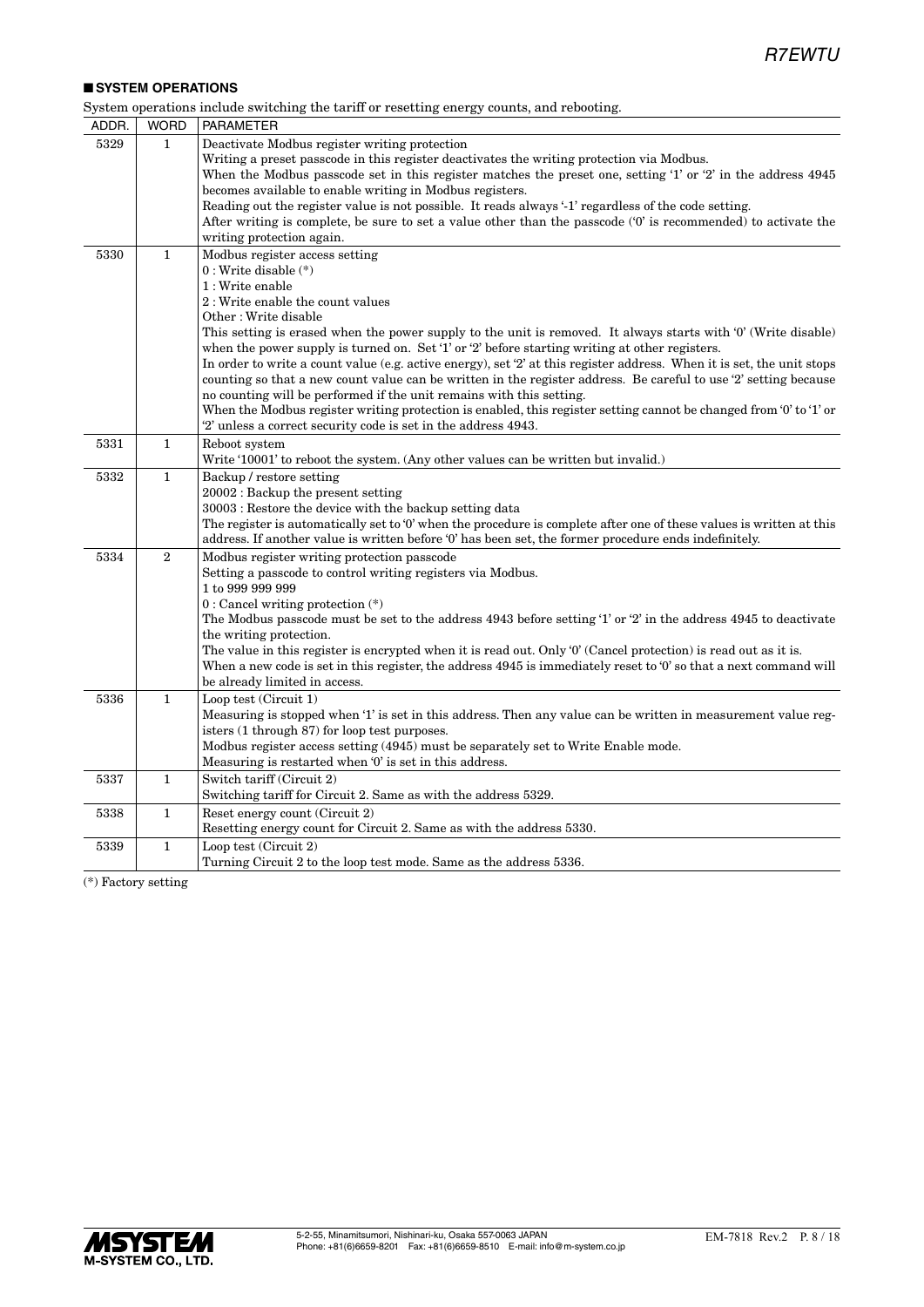# MODBUS - SETTING

■ **SYSTEM SETTING**

| ADDR. | <b>WORD</b>      | <b>PARAMETER</b>                                                                                                                                                                                                                                                                              | <b>UNIT</b>  |
|-------|------------------|-----------------------------------------------------------------------------------------------------------------------------------------------------------------------------------------------------------------------------------------------------------------------------------------------|--------------|
| 5601  | 1                | System configuration<br>$0:$ Single-phase / 2-wire $(1CT)$<br>$1:$ Single-phase / 3-wire $(2CT)$<br>2: 3-phase / 3-wire, balanced load (1CT)<br>3 : 3-phase / 3-wire, unbalanced load (2CT) (*)<br>4: 3-phase / 4-wire, balanced load (1CT)<br>$5:3$ -phase / 4-wire, unbalanced load $(3CT)$ |              |
| 5602  | $\mathbf{1}$     | CT rating, Primary (Circuit 1)<br>1 to 20 000 : Current (A)<br>Factory setting: 5<br>Valid only for the sensor type CLSE-R5. Selected sensor's rating is automatically set for other<br>types of sensors.                                                                                     | A            |
| 5603  | $\mathbf{1}$     | CT sensor type (Circuit 1)<br>$0$ : CLSE-R5 $(\textcolor{blue}{*})$<br>$1:$ CLSE-05<br>$2:$ CLSE-10<br>$3:$ CLSE-20<br>$4:$ CLSE-40<br>$5:$ CLSE-60<br>$6:$ Reserved<br>7: Reserved                                                                                                           |              |
| 5604  | $\boldsymbol{2}$ | VT rating, Primary<br>50 to 400 000: Voltage (V)<br>Factory setting: 110                                                                                                                                                                                                                      | V            |
| 5606  | $\mathbf{1}$     | VT rating, Secondary<br>$50$ to $500$ : Voltage $(V)$<br>Factory setting: 110<br>The secondary can be set up to 500V. However, this does not mean the unit accepts 500V for<br>input. Do not use with the condition exceeding input rating written in the specification sheet<br>of the unit. | $\mathbf{V}$ |
| 5607  | $\mathbf{1}$     | Frequency input<br>$0:$ Voltage $(*)$<br>1:Current                                                                                                                                                                                                                                            |              |
| 5608  | $\mathbf{1}$     | Low-end cutout, Current (Circuit 1)<br>0 to 999 : Rated current $\times$ 0.001 $\times$ Specified value<br>Factory setting: 10                                                                                                                                                                | %10          |
| 5609  | $\mathbf{1}$     | Low-end cutout, Voltage<br>0 to 999 : Rated voltage $\times$ 0.001 $\times$ Specified value<br>Factory setting: 10                                                                                                                                                                            | %10          |
| 5610  | $\mathbf{1}$     | CT rating, Primary (Circuit 2)<br>Same as with the address 5602.                                                                                                                                                                                                                              | A            |
| 5611  | 1                | $CT$ sensor type (Circuit 2)<br>Same as with the address 5603.                                                                                                                                                                                                                                | $ -$         |
| 5612  | 1                | Low-end cutout, Current (Circuit 2)<br>Same as with the address 5608.                                                                                                                                                                                                                         | %10          |

(\*) Factory setting

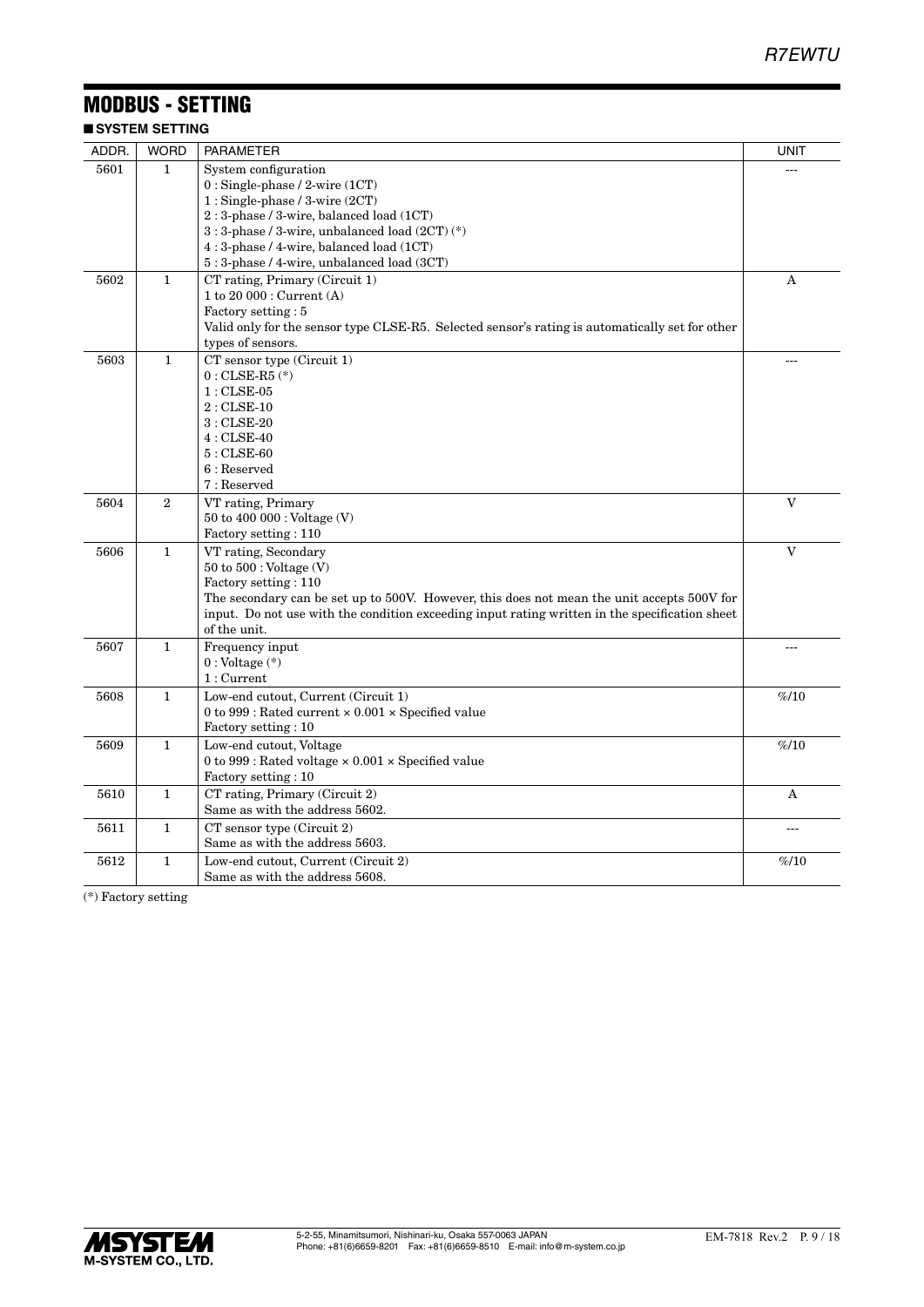### ■ **MODBUS SETTING**

The device must be reset or the power supply to it must be turned off and on in order to enable the Modbus setting.

| ADDR. | <b>WORD</b>    | <b>PARAMETER</b>                                                                                                                                                                                                                            | <b>UNIT</b> |  |  |  |  |  |
|-------|----------------|---------------------------------------------------------------------------------------------------------------------------------------------------------------------------------------------------------------------------------------------|-------------|--|--|--|--|--|
| 5738  | $\mathbf{1}$   | RUN LED time out<br>RUN LED turns off if the unit receives no Modbus command for the specified time period.<br>0 to 32 000 : Specified value $\times$ 0.1 second<br>Factory setting: 10                                                     |             |  |  |  |  |  |
| 5739  | $\mathfrak{D}$ | Modbus/TCP IP address<br>IP address is stored in the form of 'A.B.C.D' in the following address:<br>Upper Byte<br>Address<br>Lower Byte<br>5739<br>B<br>$\mathsf{A}$<br>$\mathbf C$<br>$\mathbf{D}$<br>5740<br>Factory setting: 192.168.0.1 |             |  |  |  |  |  |
| 5741  | $\overline{2}$ | Modbus/TCP subnet mask<br>Subnet mask is stored in the form of 'A.B.C.D' in the following address:<br>Upper Byte<br>Address<br>Lower Byte<br>5741<br>B<br>A<br>$\mathcal{C}$<br>D<br>5742<br>Factory setting: 255.255.255.0                 |             |  |  |  |  |  |
| 5743  | $\overline{2}$ | Modbus/TCP default gateway<br>Default gateway is stored in the form of 'A.B.C.D' in the following address:<br>Address<br>Upper Byte<br>Lower Byte<br>5743<br>B<br>A<br>$\mathcal{C}$<br>5744<br>D<br>Factory setting : 0.0.0.0              |             |  |  |  |  |  |
| 5745  | $\mathbf{1}$   | Modbus/TCP port No.<br>0 to 65535<br>Factory setting: 502                                                                                                                                                                                   |             |  |  |  |  |  |
| 5746  | $\mathbf{1}$   | Modbus/TCP connection time out<br>Connection is severed if no communication is established for the specified time period.<br>0 to 32 000 : Specified value $\times$ 0.1 second<br>Factory setting: 600                                      | Sec.10      |  |  |  |  |  |

#### ■ **DEMAND SETTING**

| ADDR. | <b>WORD</b> | PARAMETER                                           | UNIT           |  |  |  |
|-------|-------------|-----------------------------------------------------|----------------|--|--|--|
| 5857  |             | Average (demand) current update interval            |                |  |  |  |
|       |             | $0:$ External trigger signal<br>$1 to 60$ : Minutes |                |  |  |  |
|       |             | Factory setting : 30                                |                |  |  |  |
|       |             |                                                     |                |  |  |  |
| 5858  |             | Average (demand) power update interval              | <b>Minutes</b> |  |  |  |
|       |             | $0:$ External trigger signal                        |                |  |  |  |
|       |             | $1 to 60$ : Minutes                                 |                |  |  |  |
|       |             | Factory setting : 30                                |                |  |  |  |

#### ■ **STYLE SETTING**

| ADDR. | <b>WORD</b> | <b>PARAMETER</b>                                                                                                                |  |  |  |  |
|-------|-------------|---------------------------------------------------------------------------------------------------------------------------------|--|--|--|--|
| 5987  | 1           | Power factor (PF1 through PF3, PF) sign                                                                                         |  |  |  |  |
|       |             | $0: Standard (IEC)(*)$<br>Identical to the active energy                                                                        |  |  |  |  |
|       |             | $1: Special$ type $1$ (IEEE)<br>Positive in LAG, Negative in LEAD                                                               |  |  |  |  |
| 5988  | 1.          | Reactive power $(Q1 \t{through } Q3, Q)$ sign                                                                                   |  |  |  |  |
|       |             | $0: Standard (IEC) (*)$<br>Positive from $[PF = 1.0]$ to 180° in LAG direction; Negative for the other direction                |  |  |  |  |
|       |             | $1:$ Special type $1$<br>Positive in LAG, Negative in LEAD                                                                      |  |  |  |  |
| 5989  | 1.          | Reactive power (Q1 through Q3) calculation (Q = $Q_1 + Q_2 + Q_3$ )                                                             |  |  |  |  |
|       |             | $\text{On} = \sqrt{\text{Sn}^2 - \text{Pn}^2}$<br>$0: Standard (*)$                                                             |  |  |  |  |
|       |             | $1: Reactive\ power\ meter\ method \quad Qn = \frac{1}{N s m p} \sum_{i=1}^{n} \left( Un_i - N u_i \right) I_{i + (N s m p/4)}$ |  |  |  |  |
| 5990  | 1           | Apparent power (S) calculation<br>0 : Standard (*) $S = \sqrt{P^2 + Q^2}$<br>$S = S1 + S2 + S3$<br>1:Sum                        |  |  |  |  |

(\*) Factory setting

Note: '1,' '2,' '3' in expressions like  $Q1$ ,  $Q2$ ,  $Q3$  indicate 'R,' 'S,' 'T' respectively.

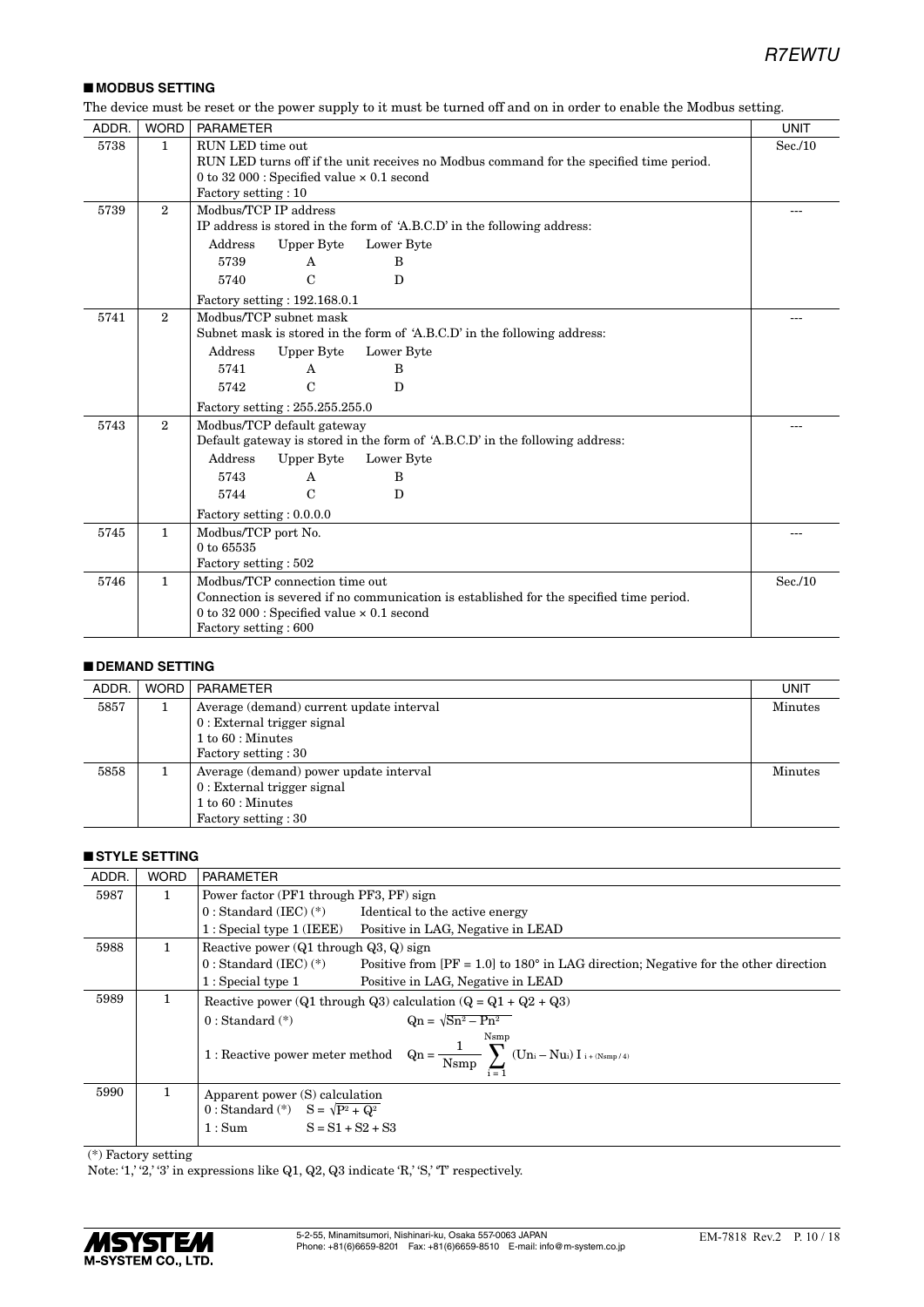# MODBUS - MEASURED VARIABLES

Measured variables, except for the nth harmonic distortion, are read out as signed 32-bit integer.

Each variable has different engineering unit (Refer to the table below). For example, when 40000 is read at the address 41 for the 1 – N delta voltage, the actual voltage value equals to  $400.0V = 40000 \times 0.01$ , as the engineering unit for this item is V/100 (0.01V).

Readable range for each parameter depends upon the parameter type, as shown in the table below. For example, Current unit is applied to Line current or Neutral current, and Voltage unit is applied to the 1 – N delta voltage or the minimum value voltage.

| <b>PARAMETER</b>                   | <b>UNIT</b>  | <b>RANGE</b>                          |
|------------------------------------|--------------|---------------------------------------|
| Current                            | mA           | 0 to 2 000 000 000 mA                 |
| Voltage                            | V/100        | 0 to 20 000 000.00 V                  |
| Active power                       | w            | -2 000 000 000 to 2 000 000 000 W     |
| Reactive power                     | var          |                                       |
| Apparent power                     | VA           | 0 to 2 000 000 000 VAx                |
| Power factor                       | 1/10 000     | $-1.0000$ to $1.0000$                 |
| Frequency                          | $\rm Hz/100$ | 0 or 40.00 Hz to 70.00 Hz             |
| Active energy                      | kWh/10       | 0 to 99 999 999.9 kWh <sup>*1</sup>   |
| Reactive energy                    | kvarh/10     | 0 to 99 999 999.9 kvarh <sup>*1</sup> |
| Apparent energy                    | kVAh/10      | 0 to 99 999 999.9 kVAh <sup>*1</sup>  |
| Energy count time                  | h/10         | 0 to 99 999 999.9 hours <sup>*1</sup> |
| Harmonic                           | %10          | 0 to 999.9%                           |
| Phase angle between phase voltages | $\circ$      | $-180$ to $+180^\circ$                |

\*1. Reset to 0 at overflow.

#### ■ **MOMENTARY VALUE**

| ADDR.     |           | <b>WORD</b><br>ID |                  |                                                                                                   |             |
|-----------|-----------|-------------------|------------------|---------------------------------------------------------------------------------------------------|-------------|
| Circuit 1 | Circuit 2 |                   |                  | <b>PARAMETER</b>                                                                                  | <b>UNIT</b> |
| 1         | 4001      | $\overline{2}$    | $\mathbf I$      | Current                                                                                           | mA          |
| 3         | 4003      | $\overline{2}$    | U                | Voltage                                                                                           | V/100       |
| $\bf 5$   | 4005      | $\overline{2}$    | $\mathbf P$      | Active power                                                                                      | W           |
| 7         | 4007      | $\overline{2}$    | $\bf{Q}$         | Reactive power                                                                                    | var         |
| 9         | 4009      | $\overline{2}$    | S                | Apparent power                                                                                    | <b>VA</b>   |
| 11        | 4011      | $\overline{2}$    | PF               | Power factor                                                                                      | 1/10 000    |
| 13        | 4013      | $\overline{2}$    | $\mathbf F$      | Frequency                                                                                         | Hz/100      |
| 15        | 4015      | $\overline{2}$    | <b>DIR</b>       | Phase difference direction $(0 = \text{inductive or lag}, 1 = \text{capacitive or lead})$         | ---         |
| 33        | 4033      |                   | 11               | Current, Line 1                                                                                   | mA          |
| 35        | 4035      | $\overline{2}$    | I2               | Current, Line 2                                                                                   | mA          |
| 37        | 4037      |                   | I3               | Current, Line 3                                                                                   | mA          |
| 39        | 4039      | $\overline{2}$    | IN               | Neutral current                                                                                   | mA          |
| 41        | 4041      |                   | U12              | Delta voltage, $1 - 2$                                                                            | V/100       |
| 43        | 4043      | $\overline{2}$    | U23              | Delta voltage, $2-3$                                                                              | V/100       |
| 45        | 4045      |                   | U31              | Delta voltage, $3-1$                                                                              | V/100       |
| 47        | 4047      |                   | U1N              | Phase voltage, Phase 1                                                                            | V/100       |
| 49        | 4049      | $\overline{2}$    | U2N              | Phase voltage, Phase 2                                                                            | V/100       |
| 51        | 4051      |                   | U3N              | Phase voltage, Phase 3                                                                            | V/100       |
| 53        | 4053      |                   | P1               | Active power, Phase 1                                                                             | W           |
| 55        | 4055      | $\overline{2}$    | P <sub>2</sub>   | Active power, Phase 2                                                                             | W           |
| 57        | 4057      |                   | P <sub>3</sub>   | Active power, Phase 3                                                                             | W           |
| 59        | 4059      |                   | Q1               | Reactive power, Phase 1                                                                           | var         |
| 61        | 4061      | $\overline{2}$    | Q2               | Reactive power, Phase 2                                                                           | var         |
| 63        | 4063      |                   | Q <sub>3</sub>   | Reactive power, Phase 3                                                                           | var         |
| 65        | 4065      |                   | S1               | Apparent power, Phase 1                                                                           | <b>VA</b>   |
| 67        | 4067      | 2                 | S <sub>2</sub>   | Apparent power, Phase 2                                                                           | VA          |
| 69        | 4069      |                   | $\rm S3$         | Apparent power, Phase 3                                                                           | <b>VA</b>   |
| 71        | 4071      |                   | PF1              | Power factor, Phase 1                                                                             | 1/10 000    |
| 73        | 4073      | $\overline{2}$    | PF <sub>2</sub>  | Power factor, Phase 2                                                                             | 1/10 000    |
| 75        | 4075      |                   | PF3              | Power factor, Phase 3                                                                             | 1/10 000    |
| 77        | 4077      |                   | DIR1             | Phase difference direction, Phase $1(0 = \text{inductive or lag}, 1 = \text{capacitive or lead})$ |             |
| 79        | 4079      | $\overline{2}$    | DIR <sub>2</sub> | Phase difference direction, Phase $2(0 = \text{inductive or lag}, 1 = \text{capacitive or lead})$ | ---         |
| 81        | 4081      |                   | DIR <sub>3</sub> | Phase difference direction, Phase $3(0 = \text{inductive or lag}, 1 = \text{capacitive or lead})$ | ---         |
| 83        | 4083      |                   | UT12             | Phase angle between Phase $1 - 2$ voltages                                                        | $\circ$     |
| 85        | 4085      | $\overline{2}$    | <b>UT23</b>      | Phase angle between Phase $2-3$ voltages                                                          | $\circ$     |
| 87        | 4087      |                   | UT31             | Phase angle between Phase $3-1$ voltages                                                          | $\circ$     |

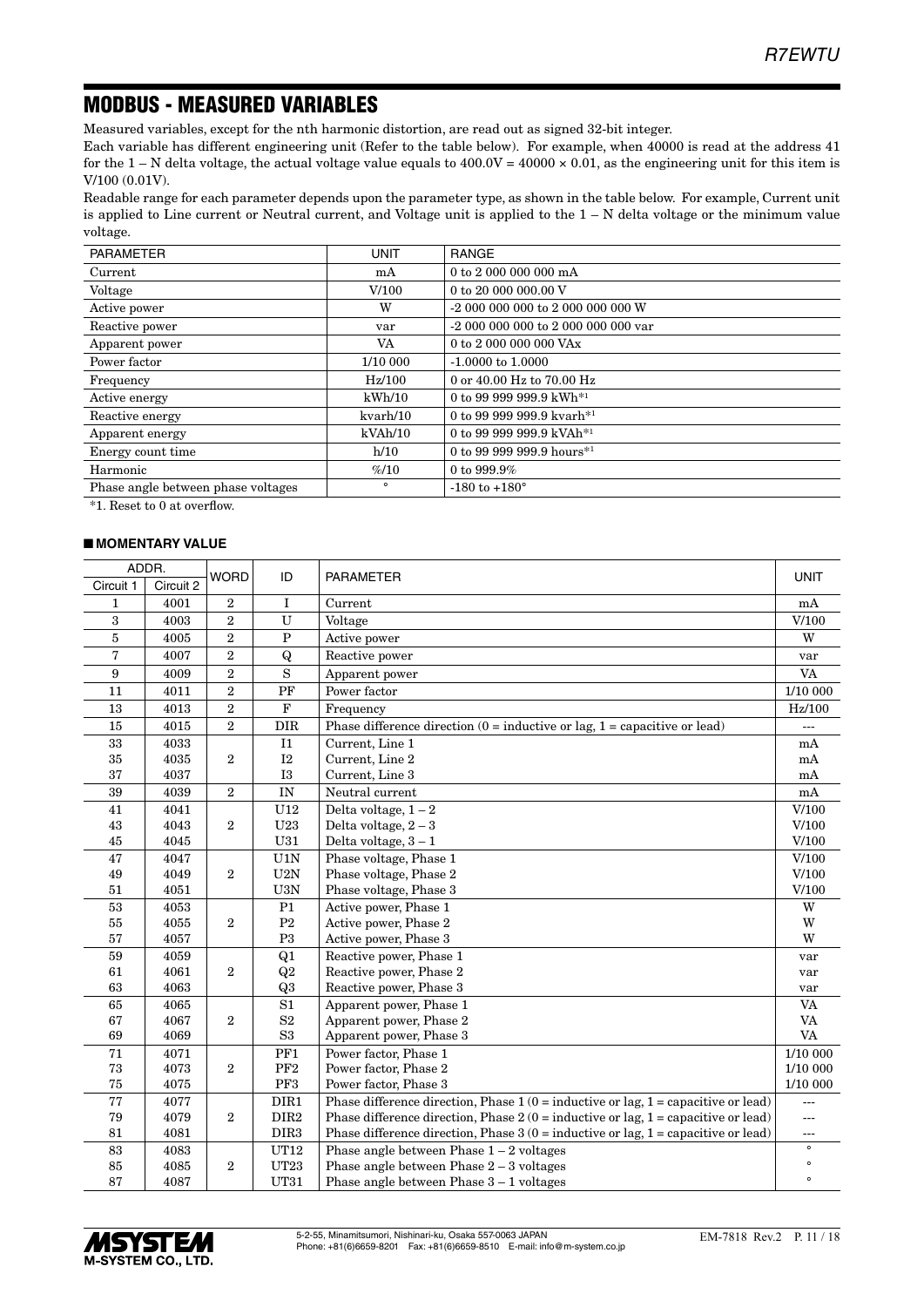#### ■ **ENERGY**

Writing the following registers enables energy presetting. Set Modbus Register Access in order to write in the energy and fractions.

| ADDR.      |              |                         |                          |                                                                                           |                             |
|------------|--------------|-------------------------|--------------------------|-------------------------------------------------------------------------------------------|-----------------------------|
| Circuit 1  | Circuit 2    | <b>WORD</b>             | ID                       | <b>PARAMETER</b>                                                                          | <b>UNIT</b>                 |
| 129        | 4129         | $\overline{2}$          | EP                       | Active energy, high tariff, incoming                                                      | kWh/10                      |
| 131        | 4131         | $\overline{2}$          | EQ                       | Reactive energy, high tariff, LAG                                                         | kvarh/10                    |
| 133        | 4133         | $\overline{2}$          | ES                       | Apparent energy, high tariff                                                              | kVAh/10                     |
| 135        | 4135         | $\,2$                   | $EP-$                    | Active energy, high tariff, outgoing                                                      | kWh/10                      |
| 137        | 4137         | $\,2\,$                 | $EQ-$                    | Reactive energy, high tariff, LEAD                                                        | kvarh/10                    |
| 139        | 4139         | $\,2$                   | EQ+LAG                   | Reactive energy, high tariff, incoming, LAG                                               | kvarh/10                    |
| 141        | 4141         |                         | EQ+LEAD                  | Reactive energy, high tariff, incoming, LEAD                                              | kvarh/10                    |
| 143        | 4143         | $\,2$                   | EQ-LAG                   | Reactive energy, high tariff, outgoing, LAG                                               | kvarh/10                    |
| 145        | 4145         |                         | EQ-LEAD                  | Reactive energy, high tariff, outgoing, LEAD                                              | kvarh/10                    |
| 147        | 4147         | $\,2$                   | <b>TIMER</b>             | Energy count time, high tariff                                                            | h/10                        |
| 149        | 4149         | $\overline{2}$          | $EQ+P$                   | Reactive energy, high tariff, incoming                                                    | kvarh/10                    |
| 151        | 4151         |                         | $EQ-P$                   | Reactive energy, high tariff, outgoing                                                    | kvarh/10                    |
| 153        | 4153         | $\,2$                   | <b>EPA</b>               | Active energy, high tariff, (incoming - outgoing)                                         | kWh/10                      |
| 155        | 4155         | $\,2\,$                 | EQA                      | Reactive energy, high tariff, (incoming + outgoing)                                       | kvarh/10                    |
| 161        | 4161         | $\,2$                   | $\operatorname{L-EP}$    | Active energy, low tariff, incoming                                                       | kWh/10                      |
| 163        | 4163         | $\,2$                   | $L-EQ$                   | Reactive energy, low tariff, LAG                                                          | kvarh/10                    |
| 165        | 4165         | $\,2$                   | $\operatorname{L-ES}$    | Apparent energy, low tariff                                                               | kVAh/10                     |
| 167        | 4167         | $\overline{2}$          | $L-EP-$                  | Active energy, low tariff, outgoing                                                       | kWh/10                      |
| 169        | 4169         | $\,2\,$                 | $L-EQ-$                  | Reactive energy, low tariff, LEAD                                                         | kvarh/10                    |
| 171        | 4171         | $\,2$                   | $L-EQ+LAG$               | Reactive energy, low tariff, incoming, LAG                                                | kvarh/10                    |
| 173        | 4173         |                         | L-EQ+LEAD                | Reactive energy, low tariff, incoming, LEAD                                               | kvarh/10                    |
| 175<br>177 | 4175<br>4177 | $\boldsymbol{2}$        | $L-EQ-LAG$<br>L-EQ-LEAD  | Reactive energy, low tariff, outgoing, LAG<br>Reactive energy, low tariff, outgoing, LEAD | kvarh/10<br>kvarh/10        |
|            |              |                         |                          |                                                                                           |                             |
| 179        | 4179         | $\,2$<br>$\overline{2}$ | L-TIMER                  | Energy count time, low tariff                                                             | h/10                        |
| 181<br>183 | 4181<br>4183 |                         | $L-EQ+P$<br>L-EQ–P       | Reactive energy, low tariff, incoming<br>Reactive energy, low tariff, outgoing            | kvarh/10<br>kvarh/10        |
| 185        | 4185         | $\overline{2}$          | L-EPA                    | Active energy, low tariff, (incoming - outgoing)                                          | kWh/10                      |
| 187        | 4187         | $\,2$                   | L-EQA                    | Reactive energy, low tariff, (incoming + outgoing)                                        | kvarh/10                    |
| 193        | 4193         | $\,2$                   | EP L                     | Active energy fraction, high tariff, incoming                                             | $kWh/(10\times2^{32})$      |
| 195        | 4195         | $\,2$                   | EQ_L                     | Reactive energy fraction, high tariff, LAG                                                | kvarh/ $(10\times2^{32})$   |
| 197        | 4197         | $\,2$                   | $ES_L$                   | Apparent energy fraction, high tariff                                                     | $kVAh/(10\times2^{32})$     |
| 199        | 4199         | $\boldsymbol{2}$        | $EP$ -_L                 | Active energy fraction, high tariff, outgoing                                             | $kWh/(10\times2^{32})$      |
| 201        | 4201         | $\,2$                   | $EQ - L$                 | Reactive energy fraction, high tariff, LEAD                                               | kvarh $/(10\times2^{32})$   |
| $\,203$    | 4203         | 2                       | EQ+LAG_L                 | Reactive energy fraction, high tariff, incoming, LAG                                      | kvarh/(10×2 <sup>32</sup> ) |
| 205        | 4205         |                         | $EQ+LEAD_L$              | Reactive energy fraction, high tariff, incoming, LEAD                                     | kvarh/ $(10\times2^{32})$   |
| 207        | 4207         | 2                       | EQ-LAG_L                 | Reactive energy fraction, high tariff, outgoing, LAG                                      | kvarh/ $(10\times2^{32})$   |
| 209        | 4209         |                         | EQ-LEAD_L                | Reactive energy fraction, high tariff, outgoing, LEAD                                     | kvarh $/(10\times2^{32})$   |
| 211        | 4211         | $\,2$                   | TIMER_L                  | Energy fraction count time, high tariff                                                   | seconds/1 000               |
| 213        | 4213         | $\,2$                   | $EQ+P_L$                 | Reactive energy fraction, high tariff, incoming                                           | kvarh/ $(10\times2^{32})$   |
| $215\,$    | 4215         |                         | $EQ-P_L$                 | Reactive energy fraction, high tariff, outgoing                                           | kvarh/ $(10\times2^{32})$   |
| 217        | 4217         | $\,2$                   | $\rm EPA\_L$             | Active energy fraction, high tariff, (incoming - outgoing)                                | $kWh/(10\times2^{32})$      |
| 219        | 4219         | $\,2$                   | EQA_L                    | Reactive energy fraction, high tariff, (incoming + outgoing)                              | kvarh $/(10\times2^{32})$   |
| $225\,$    | 4225         | $\overline{2}$          | $\operatorname{L-EP\_L}$ | Active energy fraction, low tariff, incoming                                              | $kWh/(10\times2^{32})$      |
| 227        | 4227         | $\boldsymbol{2}$        | $L-EQ_L$                 | Reactive energy fraction, low tariff, LAG                                                 | kvarh $/(10\times2^{32})$   |
| 229        | 4229         | $\,2$                   | $\operatorname{L-ES\_L}$ | Apparent energy fraction, low tariff                                                      | $kVAh/(10\times2^{32})$     |
| 231        | 4231         | $\boldsymbol{2}$        | $L$ -EP- $L$             | Active energy fraction, low tariff, outgoing                                              | $kWh/(10\times2^{32})$      |
| 233        | 4233         | $\boldsymbol{2}$        | $L-EQ-L$                 | Reactive energy fraction, low tariff, LEAD                                                | kvarh/ $(10\times2^{32})$   |
| $\bf 235$  | 4235         | $\,2$                   | L-EQ+LAG_L               | Reactive energy fraction, low tariff, incoming, LAG                                       | kvarh $/(10\times2^{32})$   |
| 237        | 4237         |                         | L-EQ+LEAD_L              | Reactive energy fraction, low tariff, incoming, LEAD                                      | kvarh/ $(10\times2^{32})$   |
| 239        | 4239         | $\,2\,$                 | L-EQ-LAG_L               | Reactive energy fraction, low tariff, outgoing, LAG                                       | kvarh $/(10\times2^{32})$   |
| 241        | 4241         |                         | L-EQ-LEAD_L              | Reactive energy fraction, low tariff, outgoing, LEAD                                      | kvarh $/(10\times2^{32})$   |
| 243        | 4243         | $\,2$                   | L-TIMER_L                | Energy fraction count time, low tariff                                                    | seconds/1 000               |
| 245        | 4245         | $\overline{2}$          | $L-EQ+P_L$               | Reactive energy fraction, low tariff, incoming                                            | kvarh/ $(10\times2^{32})$   |
| 247        | 4247         |                         | $L$ -EQ-P_L              | Reactive energy fraction, low tariff, outgoing                                            | kvarh $/(10\times2^{32})$   |
| 249        | 4249         | $\,2$                   | L-EPA_L                  | Active energy fraction, low tariff, (incoming - outgoing)                                 | $kWh/(10\times 2^{32})$     |
| $251\,$    | 4251         | $\,2$                   | L-EQA_L                  | Reactive energy fraction, low tariff, (incoming + outgoing)                               | kvarh/ $(10\times2^{32})$   |

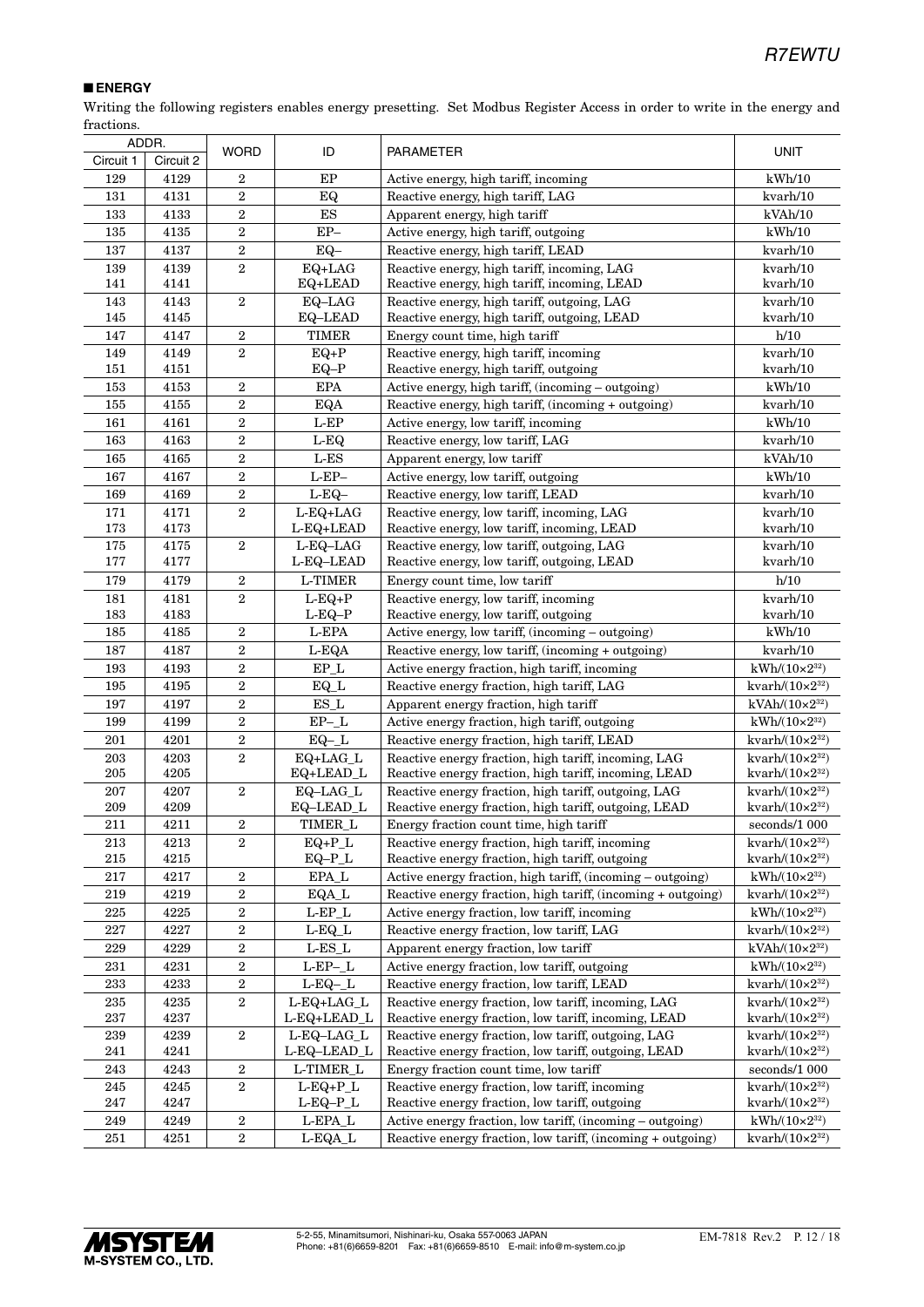#### ■ **AVERAGE VALUE**

| ADDR.     |           |                  |                   |                                |                         |
|-----------|-----------|------------------|-------------------|--------------------------------|-------------------------|
| Circuit 1 | Circuit 2 | <b>WORD</b>      | ID                | <b>PARAMETER</b>               | <b>UNIT</b>             |
| 257       | 4257      | 2                | I AVG             | <b>Current AVG</b>             | mA                      |
| 259       | 4259      |                  | I1 AVG            | Current AVG, Line 1            | mA                      |
| 261       | 4261      | $\boldsymbol{2}$ | <b>I2 AVG</b>     | Current AVG, Line 2            | mA                      |
| 263       | 4263      |                  | I3 AVG            | Current AVG, Line 3            | mA                      |
| 265       | 4265      | $\boldsymbol{2}$ | <b>IN AVG</b>     | Neutral current AVG            | mA                      |
| 273       | 4273      | $\,2$            | I AVG 1           | Current AVG, History 1         | mA                      |
| 275       | 4275      |                  | <b>I1 AVG 1</b>   | Current AVG, Line 1, History 1 | mA                      |
| 277       | 4277      | $\sqrt{2}$       | <b>I2 AVG 1</b>   | Current AVG, Line 2, History 1 | mA                      |
| 279       | 4279      |                  | <b>I3 AVG 1</b>   | Current AVG, Line 3, History 1 | mA                      |
| 281       | 4281      | $\overline{2}$   | IN AVG 1          | Neutral current AVG, History 1 | mA                      |
| 289       | 4289      | $\sqrt{2}$       | I AVG $2\,$       | Current AVG, History 2         | mA                      |
| 291       | 4291      |                  | <b>I1 AVG 2</b>   | Current AVG, Line 1, History 2 | mA                      |
| 293       | 4293      | $\boldsymbol{2}$ | <b>I2 AVG 2</b>   | Current AVG, Line 2, History 2 | mA                      |
| $\,295$   | 4295      |                  | <b>I3 AVG 2</b>   | Current AVG, Line 3, History 2 | mA                      |
| 297       | 4297      | $\overline{2}$   | IN AVG 2          | Neutral current AVG, History 2 | mA                      |
| 305       | 4305      | $\overline{2}$   | I AVG 3           | Current AVG, History 3         | mA                      |
| 307       | 4307      |                  | <b>I1 AVG 3</b>   | Current AVG, Line 1, History 3 | mA                      |
| 309       | 4309      | $\sqrt{2}$       | <b>I2 AVG 3</b>   | Current AVG, Line 2, History 3 | mA                      |
| 311       | 4311      |                  | <b>I3 AVG 3</b>   | Current AVG, Line 3, History 3 | mA                      |
| $313\,$   | 4313      | $\,2$            | IN AVG $3\,$      | Neutral current AVG, History 3 | mA                      |
| 321       | 4321      | $\overline{2}$   | I AVG 4           | Current AVG, History 4         | mA                      |
| 323       | 4323      |                  | <b>I1 AVG 4</b>   | Current AVG, Line 1, History 4 | mA                      |
| $325\,$   | 4325      | $\sqrt{2}$       | <b>I2 AVG 4</b>   | Current AVG, Line 2, History 4 | $\rm mA$                |
| 327       | 4327      |                  | <b>I3 AVG 4</b>   | Current AVG, Line 3, History 4 | mA                      |
| 329       | 4329      | $\sqrt{2}$       | IN AVG $4\,$      | Neutral current AVG, History   | mA                      |
| 513       | 4513      |                  | P AVG             | Active power AVG               | $\ensuremath{\text{W}}$ |
| 515       | 4515      | $\overline{2}$   | Q AVG             | Reactive power AVG             | var                     |
| 517       | 4517      |                  | S AVG             | Apparent power AVG             | VA                      |
| 529       | 4529      |                  | $\rm P$ AVG $1$   | Active power AVG, History 1    | W                       |
| 531       | 4531      | $\overline{2}$   | Q AVG 1           | Reactive power AVG, History 1  | var                     |
| 533       | 4533      |                  | SAVG <sub>1</sub> | Apparent power AVG, History 1  | VA                      |
| 545       | 4545      |                  | PAVG <sub>2</sub> | Active power AVG, History 2    | W                       |
| 547       | 4547      | $\boldsymbol{2}$ | Q AVG 2           | Reactive power AVG, History 2  | var                     |
| 549       | 4549      |                  | S AVG 2           | Apparent power AVG, History 2  | VA                      |
| 561       | 4561      |                  | P AVG 3           | Active power AVG, History 3    | W                       |
| 563       | 4563      | $\sqrt{2}$       | Q AVG 3           | Reactive power AVG, History 3  | var                     |
| 565       | 4565      |                  | SAVG <sub>3</sub> | Apparent power AVG, History 3  | <b>VA</b>               |
| 577       | 4577      |                  | PAVG 4            | Active power AVG, History 4    | W                       |
| 579       | 4579      | $\sqrt{2}$       | Q AVG 4           | Reactive power AVG, History 4  | var                     |
| 581       | 4581      |                  | SAVG 4            | Apparent power AVG, History 4  | VA                      |

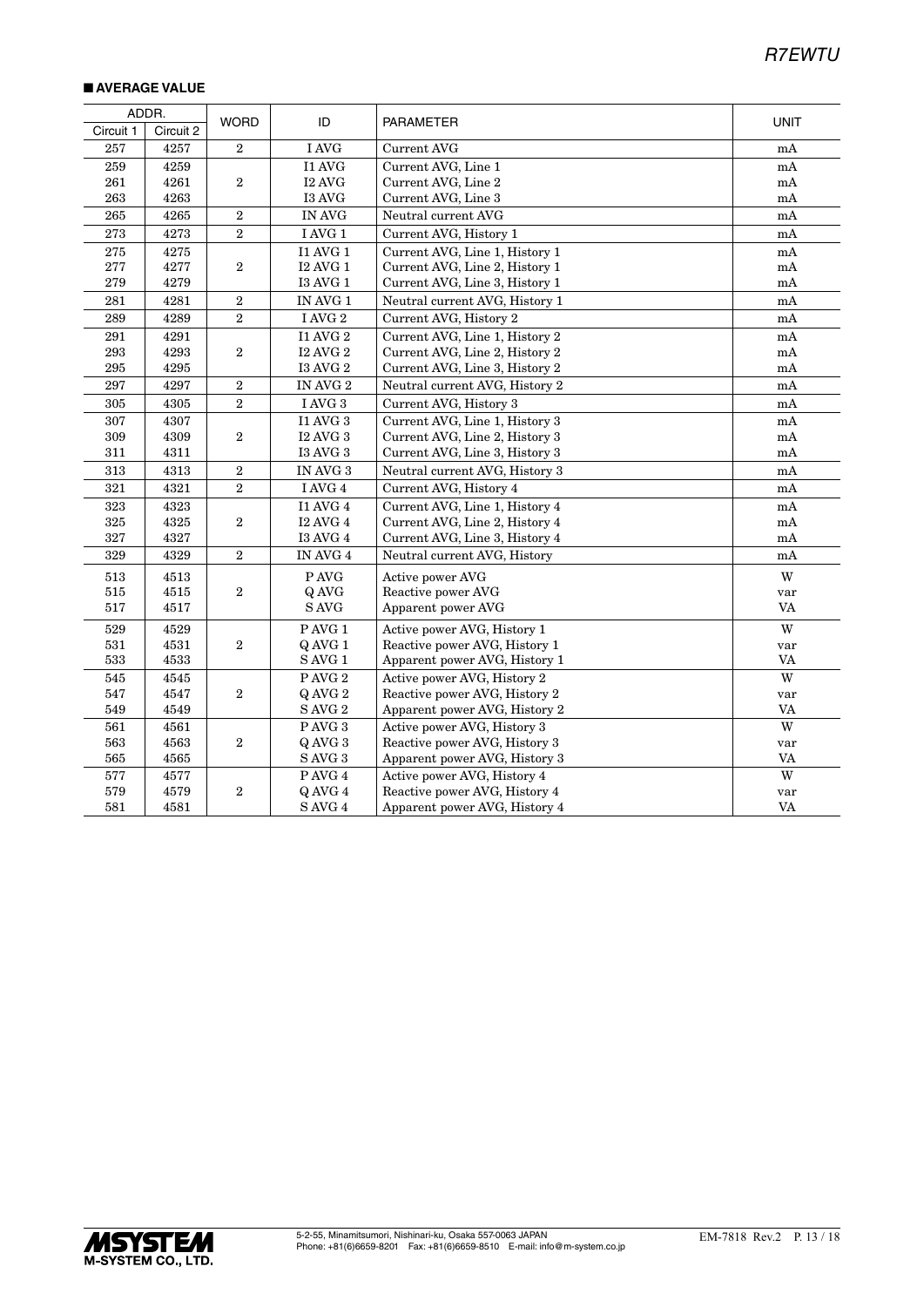#### ■ **MAXIMUM / MINIMUM VALUE**

|            | ADDR.        |                  |                            |                                                                                                              |                         |
|------------|--------------|------------------|----------------------------|--------------------------------------------------------------------------------------------------------------|-------------------------|
| Circuit 1  | Circuit 2    | <b>WORD</b>      | ID                         | PARAMETER                                                                                                    | <b>UNIT</b>             |
| 769        | 2769         | $\overline{2}$   | I MAX                      | <b>Current MAX</b>                                                                                           | mA                      |
| 771        | 2771         | $\boldsymbol{2}$ | <b>U MAX</b>               | Voltage MAX                                                                                                  | V/100                   |
| 773        | 2773         | $\,2$            | P MAX                      | Active power MAX                                                                                             | W                       |
| 775        | 2775         | $\boldsymbol{2}$ | Q MAX                      | Reactive power MAX                                                                                           | var                     |
| 777        | 2777         | $\,2$            | $\mathbf S$ MAX            | Apparent power MAX                                                                                           | <b>VA</b>               |
| 779        | 2779         | $\overline{2}$   | PF MAX                     | Power factor MAX                                                                                             | 1/10 000                |
| 781        | 2781         | $\overline{2}$   | F MAX                      | <b>Frequency MAX</b>                                                                                         | Hz/100                  |
| 801        | 2801         |                  | <b>I1 MAX</b>              | Current MAX, Line 1                                                                                          | mA                      |
| 803        | 2803         | 2                | I2 MAX                     | Current MAX, Line 2                                                                                          | $\rm mA$                |
| 805        | 2805         |                  | <b>I3 MAX</b>              | Current MAX, Line 3                                                                                          | mA                      |
| 807        | 2807         | $\,2$            | <b>IN MAX</b>              | Neutral current MAX                                                                                          | mA                      |
| 809        | 2809         |                  | <b>U12 MAX</b>             | Delta voltage MAX, $1-2$                                                                                     | V/100                   |
| 811        | 2811         | 2                | U23 MAX                    | Delta voltage MAX, $2-3$                                                                                     | V/100                   |
| 813        | 2813         |                  | U31 MAX                    | Delta voltage MAX, $3-1$                                                                                     | V/100                   |
| 815<br>817 | 2815<br>2817 | 2                | U1N MAX<br>U2N MAX         | Phase voltage MAX, Phase 1<br>Phase voltage MAX, Phase 2                                                     | V/100<br>V/100          |
| 819        | 2819         |                  | U3N MAX                    | Phase voltage MAX, Phase 3                                                                                   | V/100                   |
| 821        | 2821         |                  | P1 MAX                     | Active power MAX, Phase 1                                                                                    | $\ensuremath{\text{W}}$ |
| 823        | 2823         | $\overline{2}$   | P <sub>2</sub> MAX         | Active power MAX, Phase 2                                                                                    | W                       |
| 825        | 2825         |                  | P3 MAX                     | Active power MAX, Phase 3                                                                                    | W                       |
| 827        | 2827         |                  | Q1 MAX                     | Reactive power MAX, Phase 1                                                                                  | var                     |
| 829        | 2829         | $\boldsymbol{2}$ | Q2 MAX                     | Reactive power MAX, Phase 2                                                                                  | var                     |
| 831        | 2831         |                  | Q3 MAX                     | Reactive power MAX, Phase 3                                                                                  | var                     |
| 833        | 2833         |                  | S1 MAX                     | Apparent power MAX, Phase 1                                                                                  | <b>VA</b>               |
| 835        | 2835         | 2                | S2 MAX                     | Apparent power MAX, Phase 2                                                                                  | VA                      |
| 837        | 2837         |                  | S3 MAX                     | Apparent power MAX, Phase 3                                                                                  | VA                      |
| 839<br>841 | 2839<br>2841 | $\overline{2}$   | PF1 MAX<br>PF2 MAX         | Power factor MAX, Phase 1<br>Power factor MAX, Phase 2                                                       | 1/10 000<br>1/10 000    |
| 843        | 2843         |                  | PF3 MAX                    | Power factor MAX, Phase 3                                                                                    | 1/10 000                |
| 865        | 2865         |                  | THD I1 MAX                 | Current total harmonic distortion MAX, Line 1                                                                | %10                     |
| 867        | 2867         | $\overline{2}$   | THD I2 MAX                 | Current total harmonic distortion MAX, Line 2                                                                | %10                     |
| 869        | 2869         |                  | THD I3 MAX                 | Current total harmonic distortion MAX, Line 3                                                                | %10                     |
| 871        | 2871         | $\,2$            | THD IN MAX                 | Neutral current total harmonic distortion MAX                                                                | %10                     |
| 873        | 2873         |                  | THD U12 MAX                | Delta voltage total harmonic distortion MAX, $1 - 2$                                                         | %10                     |
| 875        | 2875         | $\,2$            | THD U23 MAX                | Delta voltage total harmonic distortion MAX, $2-3$                                                           | %10                     |
| 877        | 2877         |                  | THD U31 MAX                | Delta voltage total harmonic distortion MAX, $3 - 1$                                                         | %10                     |
| 879        | 2879         |                  | THD U1N MAX                | Phase voltage total harmonic distortion MAX, Phase 1                                                         | %10                     |
| 881<br>883 | 2881<br>2883 | $\boldsymbol{2}$ | THD U2N MAX<br>THD U3N MAX | Phase voltage total harmonic distortion MAX, Phase 2<br>Phase voltage total harmonic distortion MAX, Phase 3 | %10<br>%10              |
| 897        | 2897         | $\boldsymbol{2}$ | <b>I MAX AVG</b>           | Current MAX AVG                                                                                              | $\rm mA$                |
| 899        | 2899         |                  | <b>I1 MAX AVG</b>          | Current MAX AVG, Line 1                                                                                      | mA                      |
| 901        | 2901         | 2                | <b>I2 MAX AVG</b>          | Current MAX AVG, Line 2                                                                                      | mA                      |
| 903        | 2903         |                  | <b>I3 MAX AVG</b>          | Current MAX AVG, Line 3                                                                                      | mA                      |
| 905        | 2905         | $\,2$            | IN MAX AVG                 | Neutral current MAX AVG                                                                                      | mA                      |
| 907        | 2907         |                  | $\overline{P}$ MAX AVG+    | Active power MAX AVG, incoming                                                                               | W                       |
| 909        | 2909         | 2                | P MAX AVG-                 | Active power MAX AVG, outgoing                                                                               | W                       |
| 911        | 2911         | 2                | Q MAX AVG+                 | Reactive power MAX AVG, incoming                                                                             | var                     |
| 913        | 2913         |                  | Q MAX AVG-                 | Reactive power MAX AVG, outgoing                                                                             | var                     |
| 915        | 2915         | $\boldsymbol{2}$ | <b>S MAX AVG</b>           | Apparent power MAX AVG                                                                                       | <b>VA</b>               |
| 929        | 2929         | $\,2$            | I MIN                      | Current MIN                                                                                                  | mA                      |
| 931        | 2931         | $\boldsymbol{2}$ | ${\rm U}$ MIN              | Voltage MIN                                                                                                  | V/100                   |
| 933        | 2933         | $\boldsymbol{2}$ | ${\rm P}$ MIN              | Active power MIN                                                                                             | W                       |
| 935        | 2935         | $\overline{2}$   | Q MIN                      | Reactive power MIN                                                                                           | var                     |
| 937        | 2937         | $\boldsymbol{2}$ | $\mathbf S$ MIN            | Apparent power MIN                                                                                           | VA                      |
| 939        | 2939         | $\overline{2}$   | PF MIN                     | Power factor MIN                                                                                             | 1/10 000                |
| 941        | 2941         | $\overline{2}$   | F MIN                      | <b>Frequency MIN</b>                                                                                         | Hz/100                  |
| 961        | 2961         |                  | I1 MIN                     | Current MIN, Line 1                                                                                          | mA                      |
| 963        | 2963         | 2                | $I2$ MIN $\,$              | Current MIN, Line 2                                                                                          | mA                      |
| 965<br>967 | $\,2965$     |                  | I3 MIN                     | Current MIN, Line 3                                                                                          | mA                      |
|            | 2967         | $\,2$            | IN MIN                     | Neutral current MIN                                                                                          | mA                      |

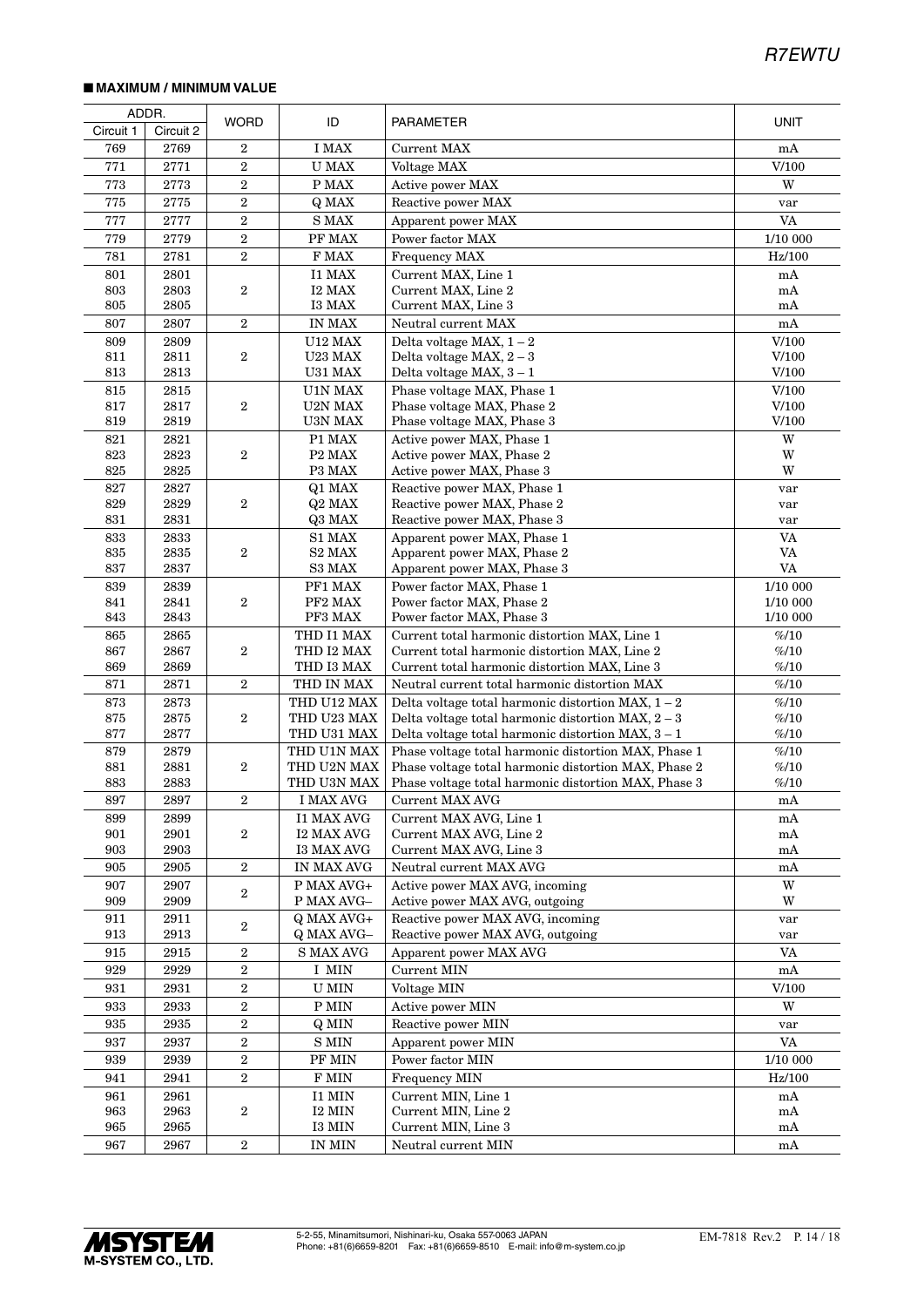| ADDR.     |           | <b>WORD</b>    | ID                  | <b>PARAMETER</b>            | <b>UNIT</b> |
|-----------|-----------|----------------|---------------------|-----------------------------|-------------|
| Circuit 1 | Circuit 2 |                |                     |                             |             |
| 969       | 2969      |                | U12 MIN             | Delta voltage MIN, $1-2$    | V/100       |
| 971       | 2971      | $\overline{2}$ | U23 MIN             | Delta voltage MIN, $2-3$    | V/100       |
| 973       | 2973      |                | U31 MIN             | Delta voltage MIN, $3-1$    | V/100       |
| 975       | 2975      |                | U1N MIN             | Phase voltage MIN, Phase 1  | V/100       |
| 977       | 2977      | $\overline{2}$ | U2N MIN             | Phase voltage MIN, Phase 2  | V/100       |
| 979       | 2979      |                | U3N MIN             | Phase voltage MIN, Phase 3  | V/100       |
| 981       | 2981      |                | P1 MIN              | Active power MIN, Phase 1   | W           |
| 983       | 2983      | $\overline{2}$ | P <sub>2</sub> MIN  | Active power MIN, Phase 2   | W           |
| 985       | 2985      |                | P3 MIN              | Active power MIN, Phase 3   | W           |
| 987       | 2987      |                | Q1 MIN              | Reactive power MIN, Phase 1 | var         |
| 989       | 2989      | $\overline{2}$ | Q2 MIN              | Reactive power MIN, Phase 2 | var         |
| 991       | 2991      |                | Q3 MIN              | Reactive power MIN, Phase 3 | var         |
| 993       | 2993      |                | S1 MIN              | Apparent power MIN, Phase 1 | VA          |
| 995       | 2995      | $\overline{2}$ | S <sub>2</sub> MIN  | Apparent power MIN, Phase 2 | VA          |
| 997       | 2997      |                | S3 MIN              | Apparent power MIN, Phase 3 | VA          |
| 999       | 2999      |                | PF1 MIN             | Power factor MIN, Phase 1   | 1/10 000    |
| 1001      | 3001      | 2              | PF <sub>2</sub> MIN | Power factor MIN, Phase 2   | 1/10 000    |
| 1003      | 3003      |                | PF3 MIN             | Power factor MIN, Phase 3   | 1/10 000    |

#### ■ **TOTAL HARMONIC DISTORTION (THD)**

| ADDR.     |           | <b>WORD</b>                 | ID                | <b>PARAMETER</b>                                 | UNIT |
|-----------|-----------|-----------------------------|-------------------|--------------------------------------------------|------|
| Circuit 1 | Circuit 2 |                             |                   |                                                  |      |
| 1281      | 8281      |                             | THD I1            | Current total harmonic distortion, Line 1        | %10  |
| 1283      | 8283      | $\mathcal{D}_{\mathcal{L}}$ | THD <sub>12</sub> | Current total harmonic distortion, Line 2        | %10  |
| 1285      | 8285      |                             | THD I3            | Current total harmonic distortion, Line 3        | %10  |
| 1287      | 8287      | 2                           | THD IN            | Neutral current total harmonic distortion        | %10  |
| 1289      | 8289      |                             | THD U12           | Delta voltage total harmonic distortion, $1 - 2$ | %10  |
| 1291      | 8291      | 2                           | <b>THD U23</b>    | Delta voltage total harmonic distortion, $2-3$   | %10  |
| 1293      | 8293      |                             | THD U31           | Delta voltage total harmonic distortion, $3 - 1$ | %10  |
| 1295      | 8295      |                             | THD U1N           | Phase voltage total harmonic distortion, Phase 1 | %10  |
| 1297      | 8297      | 2                           | THD U2N           | Phase voltage total harmonic distortion, Phase 2 | %10  |
| 1299      | 8299      |                             | THD U3N           | Phase voltage total harmonic distortion, Phase 3 | %10  |

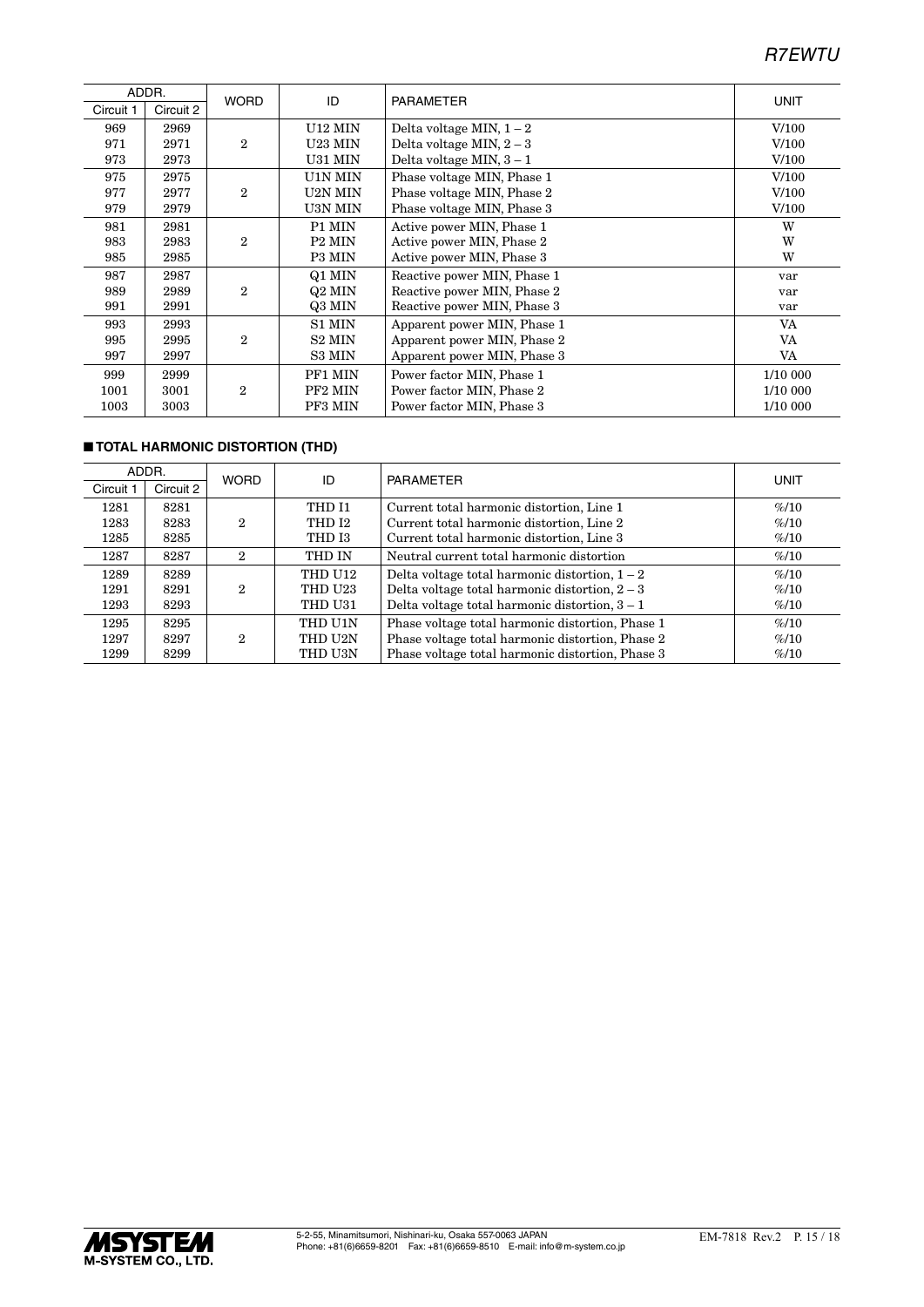#### ■ **HARMONIC**

| <b>WORD</b><br>ID<br><b>PARAMETER</b><br>UNIT<br>Circuit 1<br>Circuit 2<br>${\rm HD}$ I1 2<br>Current harmonic, Line 1, 2nd<br>1537<br>8537<br>%10<br>1538<br>8538<br>HD I13<br>(id.)<br>%10<br>3rd<br>(id.)<br>1539<br>8539<br>HD I14<br>4th<br>%10<br>1540<br>(id.)<br>$5{\rm th}$<br>$\% / 10$<br>8540<br>HD I15<br>(id.)<br>6th<br>%10<br>1541<br>8541<br>HD I16<br>(id.)<br>%10<br>1542<br>8542<br>HD I17<br>7th<br>1543<br>8543<br>(id.)<br>8th<br>%10<br>HD I18<br>HD I19<br>(id.)<br>9th<br>$\% / 10$<br>1544<br>8544<br>(id.)<br>%10<br>1545<br>8545<br>HD I1 10<br>10th<br>1546<br>8546<br>(id.)<br>%10<br>HD I1 11<br>11 <sub>th</sub><br>HD I1 12<br>(id.)<br>12th<br>%10<br>1547<br>8547<br>(id.)<br>%10<br>1548<br>8548<br>HD I1 13<br>13 <sub>th</sub><br>(id.)<br>1549<br>8549<br>%10<br>HD I1 14<br>14th<br>HD I1 15<br>(id.)<br>%10<br>1550<br>8550<br>15th<br>1551<br>8551<br>HD I1 16<br>(id.)<br>16 <sub>th</sub><br>%10<br>$\mathbf{1}$<br>1552<br>(id.)<br>%10<br>8552<br>HD I1 17<br>17th<br>$1553\,$<br>HD I1 18<br>(id.)<br>%10<br>8553<br>18 <sub>th</sub><br>(id.)<br>%10<br>1554<br>8554<br>HD I1 19<br>19 <sub>th</sub><br>HD I1 20<br>(id.)<br>20th<br>%10<br>1555<br>8555<br>HD I1 21<br>(id.)<br>$\% / 10$<br>1556<br>8556<br>21st<br>(id.)<br>%10<br>1557<br>8557<br>HD I1 22<br>22nd<br>1558<br>(id.)<br>23rd<br>%10<br>8558<br>HD I1 23<br>(id.)<br>%10<br>1559<br>8559<br>HD I1 24<br>24th<br>(id.)<br>%10<br>1560<br>8560<br>HD I1 25<br>25th<br>(id.)<br>1561<br>8561<br>HD I1 26<br>26th<br>%10<br>1562<br>HD I1 27<br>(id.)<br>27th<br>$\% / 10$<br>8562<br>(id.)<br>%10<br>1563<br>8563<br>HD I1 28<br>28th<br>1564<br>8564<br>(id.)<br>29th<br>%10<br>HD I1 29<br>1565<br>HD I1 30<br>(id.)<br>30th<br>$\% / 10$<br>8565<br>%10<br>1566<br>8566<br>HD I131<br>(id.)<br>31st<br>Current harmonic, Line 2, 2nd<br>HD I22<br>1601<br>8601<br>$\mathbf{1}$<br>%10<br>$\sim$<br>$\ddot{\cdot}$<br>1630<br>8630<br>HD I2 31<br>31st<br>1665<br>HD I32<br>Current harmonic, Line 3, 2nd<br>8665<br>%10<br>$\mathbf{1}$<br>$\ddot{\mathbb{1}}$<br>÷<br>$\ddot{\phantom{a}}$<br>1694<br>${\rm HD}$ I3 31<br>8694<br>31st<br>1729<br>HD IN $2\,$<br>Neutral current harmonic, 2nd<br>8729<br>$\% / 10$<br>$\mathbf{1}$<br>$\ddot{\cdot}$<br>$\mathcal{L}$<br>HD IN 31<br>31st<br>1758<br>8758<br>Delta voltage harmonic, $1 - 2$ , 2nd<br>${\rm HD}$ U12 $2$<br>1793<br>8793<br>%10<br>$\mathbf{1}$<br>$\ddot{\cdot}$<br>$\ddot{\cdot}$<br>$\ddot{\cdot}$<br>31st<br>$1822\,$<br>8822<br>${\rm HD}$ U12 $31$<br>Delta voltage harmonic, $2 - 3$ , 2nd<br>HD U23 2<br>1857<br>8857<br>%10<br>$\mathbf{1}$<br>$\ddot{\phantom{a}}$<br>$\sim$<br>${\rm HD}$ U23 31<br>1886<br>8886<br>31st<br>Delta voltage harmonic, 3 - 1, 2nd<br>${\rm HD}$ U31 $2$<br>1921<br>8921<br>%10<br>$\sim 10$<br>1<br>$\ddot{\phantom{a}}$<br>${\rm HD}$ U31 $31$<br>31st<br>1950<br>8950<br>Phase voltage harmonic, Phase 1, 2nd<br>${\rm HD}$ U1N $2$<br>1985<br>8985<br>%10<br>$\mathbb{C}^{\times}$<br>$\mathbf{1}$<br>$\sim 10$<br>$\ddot{\phantom{a}}$<br>HD U1N 31<br>31st<br>2014<br>9014<br>${\rm HD}$ U2N $2$<br>Phase voltage harmonic, Phase 2, 2nd<br>2049<br>9049<br>%10<br>$\mathbf{1}$<br>$\sim 10$<br>$\mathcal{I}^{\mathcal{I}}$<br>$\ddot{\cdot}$<br>${\rm HD}$ U2N $31$<br>2078<br>9078<br>31st<br>Phase voltage harmonic, Phase 3, 2nd<br>${\rm HD}$ U3N $2$<br>2113<br>9113<br>%10<br>1<br>$\sim$<br>÷ |      | ADDR. |                     |      |  |
|-----------------------------------------------------------------------------------------------------------------------------------------------------------------------------------------------------------------------------------------------------------------------------------------------------------------------------------------------------------------------------------------------------------------------------------------------------------------------------------------------------------------------------------------------------------------------------------------------------------------------------------------------------------------------------------------------------------------------------------------------------------------------------------------------------------------------------------------------------------------------------------------------------------------------------------------------------------------------------------------------------------------------------------------------------------------------------------------------------------------------------------------------------------------------------------------------------------------------------------------------------------------------------------------------------------------------------------------------------------------------------------------------------------------------------------------------------------------------------------------------------------------------------------------------------------------------------------------------------------------------------------------------------------------------------------------------------------------------------------------------------------------------------------------------------------------------------------------------------------------------------------------------------------------------------------------------------------------------------------------------------------------------------------------------------------------------------------------------------------------------------------------------------------------------------------------------------------------------------------------------------------------------------------------------------------------------------------------------------------------------------------------------------------------------------------------------------------------------------------------------------------------------------------------------------------------------------------------------------------------------------------------------------------------------------------------------------------------------------------------------------------------------------------------------------------------------------------------------------------------------------------------------------------------------------------------------------------------------------------------------------------------------------------------------------------------------------------------------------------------------------------------------------------------------------------------------------------------------------------------------------------------------------------------------------------------------------------------------------------------------------------------------------------------------------------------|------|-------|---------------------|------|--|
|                                                                                                                                                                                                                                                                                                                                                                                                                                                                                                                                                                                                                                                                                                                                                                                                                                                                                                                                                                                                                                                                                                                                                                                                                                                                                                                                                                                                                                                                                                                                                                                                                                                                                                                                                                                                                                                                                                                                                                                                                                                                                                                                                                                                                                                                                                                                                                                                                                                                                                                                                                                                                                                                                                                                                                                                                                                                                                                                                                                                                                                                                                                                                                                                                                                                                                                                                                                                                                         |      |       |                     |      |  |
|                                                                                                                                                                                                                                                                                                                                                                                                                                                                                                                                                                                                                                                                                                                                                                                                                                                                                                                                                                                                                                                                                                                                                                                                                                                                                                                                                                                                                                                                                                                                                                                                                                                                                                                                                                                                                                                                                                                                                                                                                                                                                                                                                                                                                                                                                                                                                                                                                                                                                                                                                                                                                                                                                                                                                                                                                                                                                                                                                                                                                                                                                                                                                                                                                                                                                                                                                                                                                                         |      |       |                     |      |  |
|                                                                                                                                                                                                                                                                                                                                                                                                                                                                                                                                                                                                                                                                                                                                                                                                                                                                                                                                                                                                                                                                                                                                                                                                                                                                                                                                                                                                                                                                                                                                                                                                                                                                                                                                                                                                                                                                                                                                                                                                                                                                                                                                                                                                                                                                                                                                                                                                                                                                                                                                                                                                                                                                                                                                                                                                                                                                                                                                                                                                                                                                                                                                                                                                                                                                                                                                                                                                                                         |      |       |                     |      |  |
|                                                                                                                                                                                                                                                                                                                                                                                                                                                                                                                                                                                                                                                                                                                                                                                                                                                                                                                                                                                                                                                                                                                                                                                                                                                                                                                                                                                                                                                                                                                                                                                                                                                                                                                                                                                                                                                                                                                                                                                                                                                                                                                                                                                                                                                                                                                                                                                                                                                                                                                                                                                                                                                                                                                                                                                                                                                                                                                                                                                                                                                                                                                                                                                                                                                                                                                                                                                                                                         |      |       |                     |      |  |
|                                                                                                                                                                                                                                                                                                                                                                                                                                                                                                                                                                                                                                                                                                                                                                                                                                                                                                                                                                                                                                                                                                                                                                                                                                                                                                                                                                                                                                                                                                                                                                                                                                                                                                                                                                                                                                                                                                                                                                                                                                                                                                                                                                                                                                                                                                                                                                                                                                                                                                                                                                                                                                                                                                                                                                                                                                                                                                                                                                                                                                                                                                                                                                                                                                                                                                                                                                                                                                         |      |       |                     |      |  |
|                                                                                                                                                                                                                                                                                                                                                                                                                                                                                                                                                                                                                                                                                                                                                                                                                                                                                                                                                                                                                                                                                                                                                                                                                                                                                                                                                                                                                                                                                                                                                                                                                                                                                                                                                                                                                                                                                                                                                                                                                                                                                                                                                                                                                                                                                                                                                                                                                                                                                                                                                                                                                                                                                                                                                                                                                                                                                                                                                                                                                                                                                                                                                                                                                                                                                                                                                                                                                                         |      |       |                     |      |  |
|                                                                                                                                                                                                                                                                                                                                                                                                                                                                                                                                                                                                                                                                                                                                                                                                                                                                                                                                                                                                                                                                                                                                                                                                                                                                                                                                                                                                                                                                                                                                                                                                                                                                                                                                                                                                                                                                                                                                                                                                                                                                                                                                                                                                                                                                                                                                                                                                                                                                                                                                                                                                                                                                                                                                                                                                                                                                                                                                                                                                                                                                                                                                                                                                                                                                                                                                                                                                                                         |      |       |                     |      |  |
|                                                                                                                                                                                                                                                                                                                                                                                                                                                                                                                                                                                                                                                                                                                                                                                                                                                                                                                                                                                                                                                                                                                                                                                                                                                                                                                                                                                                                                                                                                                                                                                                                                                                                                                                                                                                                                                                                                                                                                                                                                                                                                                                                                                                                                                                                                                                                                                                                                                                                                                                                                                                                                                                                                                                                                                                                                                                                                                                                                                                                                                                                                                                                                                                                                                                                                                                                                                                                                         |      |       |                     |      |  |
|                                                                                                                                                                                                                                                                                                                                                                                                                                                                                                                                                                                                                                                                                                                                                                                                                                                                                                                                                                                                                                                                                                                                                                                                                                                                                                                                                                                                                                                                                                                                                                                                                                                                                                                                                                                                                                                                                                                                                                                                                                                                                                                                                                                                                                                                                                                                                                                                                                                                                                                                                                                                                                                                                                                                                                                                                                                                                                                                                                                                                                                                                                                                                                                                                                                                                                                                                                                                                                         |      |       |                     |      |  |
|                                                                                                                                                                                                                                                                                                                                                                                                                                                                                                                                                                                                                                                                                                                                                                                                                                                                                                                                                                                                                                                                                                                                                                                                                                                                                                                                                                                                                                                                                                                                                                                                                                                                                                                                                                                                                                                                                                                                                                                                                                                                                                                                                                                                                                                                                                                                                                                                                                                                                                                                                                                                                                                                                                                                                                                                                                                                                                                                                                                                                                                                                                                                                                                                                                                                                                                                                                                                                                         |      |       |                     |      |  |
|                                                                                                                                                                                                                                                                                                                                                                                                                                                                                                                                                                                                                                                                                                                                                                                                                                                                                                                                                                                                                                                                                                                                                                                                                                                                                                                                                                                                                                                                                                                                                                                                                                                                                                                                                                                                                                                                                                                                                                                                                                                                                                                                                                                                                                                                                                                                                                                                                                                                                                                                                                                                                                                                                                                                                                                                                                                                                                                                                                                                                                                                                                                                                                                                                                                                                                                                                                                                                                         |      |       |                     |      |  |
|                                                                                                                                                                                                                                                                                                                                                                                                                                                                                                                                                                                                                                                                                                                                                                                                                                                                                                                                                                                                                                                                                                                                                                                                                                                                                                                                                                                                                                                                                                                                                                                                                                                                                                                                                                                                                                                                                                                                                                                                                                                                                                                                                                                                                                                                                                                                                                                                                                                                                                                                                                                                                                                                                                                                                                                                                                                                                                                                                                                                                                                                                                                                                                                                                                                                                                                                                                                                                                         |      |       |                     |      |  |
|                                                                                                                                                                                                                                                                                                                                                                                                                                                                                                                                                                                                                                                                                                                                                                                                                                                                                                                                                                                                                                                                                                                                                                                                                                                                                                                                                                                                                                                                                                                                                                                                                                                                                                                                                                                                                                                                                                                                                                                                                                                                                                                                                                                                                                                                                                                                                                                                                                                                                                                                                                                                                                                                                                                                                                                                                                                                                                                                                                                                                                                                                                                                                                                                                                                                                                                                                                                                                                         |      |       |                     |      |  |
|                                                                                                                                                                                                                                                                                                                                                                                                                                                                                                                                                                                                                                                                                                                                                                                                                                                                                                                                                                                                                                                                                                                                                                                                                                                                                                                                                                                                                                                                                                                                                                                                                                                                                                                                                                                                                                                                                                                                                                                                                                                                                                                                                                                                                                                                                                                                                                                                                                                                                                                                                                                                                                                                                                                                                                                                                                                                                                                                                                                                                                                                                                                                                                                                                                                                                                                                                                                                                                         |      |       |                     |      |  |
|                                                                                                                                                                                                                                                                                                                                                                                                                                                                                                                                                                                                                                                                                                                                                                                                                                                                                                                                                                                                                                                                                                                                                                                                                                                                                                                                                                                                                                                                                                                                                                                                                                                                                                                                                                                                                                                                                                                                                                                                                                                                                                                                                                                                                                                                                                                                                                                                                                                                                                                                                                                                                                                                                                                                                                                                                                                                                                                                                                                                                                                                                                                                                                                                                                                                                                                                                                                                                                         |      |       |                     |      |  |
|                                                                                                                                                                                                                                                                                                                                                                                                                                                                                                                                                                                                                                                                                                                                                                                                                                                                                                                                                                                                                                                                                                                                                                                                                                                                                                                                                                                                                                                                                                                                                                                                                                                                                                                                                                                                                                                                                                                                                                                                                                                                                                                                                                                                                                                                                                                                                                                                                                                                                                                                                                                                                                                                                                                                                                                                                                                                                                                                                                                                                                                                                                                                                                                                                                                                                                                                                                                                                                         |      |       |                     |      |  |
|                                                                                                                                                                                                                                                                                                                                                                                                                                                                                                                                                                                                                                                                                                                                                                                                                                                                                                                                                                                                                                                                                                                                                                                                                                                                                                                                                                                                                                                                                                                                                                                                                                                                                                                                                                                                                                                                                                                                                                                                                                                                                                                                                                                                                                                                                                                                                                                                                                                                                                                                                                                                                                                                                                                                                                                                                                                                                                                                                                                                                                                                                                                                                                                                                                                                                                                                                                                                                                         |      |       |                     |      |  |
|                                                                                                                                                                                                                                                                                                                                                                                                                                                                                                                                                                                                                                                                                                                                                                                                                                                                                                                                                                                                                                                                                                                                                                                                                                                                                                                                                                                                                                                                                                                                                                                                                                                                                                                                                                                                                                                                                                                                                                                                                                                                                                                                                                                                                                                                                                                                                                                                                                                                                                                                                                                                                                                                                                                                                                                                                                                                                                                                                                                                                                                                                                                                                                                                                                                                                                                                                                                                                                         |      |       |                     |      |  |
|                                                                                                                                                                                                                                                                                                                                                                                                                                                                                                                                                                                                                                                                                                                                                                                                                                                                                                                                                                                                                                                                                                                                                                                                                                                                                                                                                                                                                                                                                                                                                                                                                                                                                                                                                                                                                                                                                                                                                                                                                                                                                                                                                                                                                                                                                                                                                                                                                                                                                                                                                                                                                                                                                                                                                                                                                                                                                                                                                                                                                                                                                                                                                                                                                                                                                                                                                                                                                                         |      |       |                     |      |  |
|                                                                                                                                                                                                                                                                                                                                                                                                                                                                                                                                                                                                                                                                                                                                                                                                                                                                                                                                                                                                                                                                                                                                                                                                                                                                                                                                                                                                                                                                                                                                                                                                                                                                                                                                                                                                                                                                                                                                                                                                                                                                                                                                                                                                                                                                                                                                                                                                                                                                                                                                                                                                                                                                                                                                                                                                                                                                                                                                                                                                                                                                                                                                                                                                                                                                                                                                                                                                                                         |      |       |                     |      |  |
|                                                                                                                                                                                                                                                                                                                                                                                                                                                                                                                                                                                                                                                                                                                                                                                                                                                                                                                                                                                                                                                                                                                                                                                                                                                                                                                                                                                                                                                                                                                                                                                                                                                                                                                                                                                                                                                                                                                                                                                                                                                                                                                                                                                                                                                                                                                                                                                                                                                                                                                                                                                                                                                                                                                                                                                                                                                                                                                                                                                                                                                                                                                                                                                                                                                                                                                                                                                                                                         |      |       |                     |      |  |
|                                                                                                                                                                                                                                                                                                                                                                                                                                                                                                                                                                                                                                                                                                                                                                                                                                                                                                                                                                                                                                                                                                                                                                                                                                                                                                                                                                                                                                                                                                                                                                                                                                                                                                                                                                                                                                                                                                                                                                                                                                                                                                                                                                                                                                                                                                                                                                                                                                                                                                                                                                                                                                                                                                                                                                                                                                                                                                                                                                                                                                                                                                                                                                                                                                                                                                                                                                                                                                         |      |       |                     |      |  |
|                                                                                                                                                                                                                                                                                                                                                                                                                                                                                                                                                                                                                                                                                                                                                                                                                                                                                                                                                                                                                                                                                                                                                                                                                                                                                                                                                                                                                                                                                                                                                                                                                                                                                                                                                                                                                                                                                                                                                                                                                                                                                                                                                                                                                                                                                                                                                                                                                                                                                                                                                                                                                                                                                                                                                                                                                                                                                                                                                                                                                                                                                                                                                                                                                                                                                                                                                                                                                                         |      |       |                     |      |  |
|                                                                                                                                                                                                                                                                                                                                                                                                                                                                                                                                                                                                                                                                                                                                                                                                                                                                                                                                                                                                                                                                                                                                                                                                                                                                                                                                                                                                                                                                                                                                                                                                                                                                                                                                                                                                                                                                                                                                                                                                                                                                                                                                                                                                                                                                                                                                                                                                                                                                                                                                                                                                                                                                                                                                                                                                                                                                                                                                                                                                                                                                                                                                                                                                                                                                                                                                                                                                                                         |      |       |                     |      |  |
|                                                                                                                                                                                                                                                                                                                                                                                                                                                                                                                                                                                                                                                                                                                                                                                                                                                                                                                                                                                                                                                                                                                                                                                                                                                                                                                                                                                                                                                                                                                                                                                                                                                                                                                                                                                                                                                                                                                                                                                                                                                                                                                                                                                                                                                                                                                                                                                                                                                                                                                                                                                                                                                                                                                                                                                                                                                                                                                                                                                                                                                                                                                                                                                                                                                                                                                                                                                                                                         |      |       |                     |      |  |
|                                                                                                                                                                                                                                                                                                                                                                                                                                                                                                                                                                                                                                                                                                                                                                                                                                                                                                                                                                                                                                                                                                                                                                                                                                                                                                                                                                                                                                                                                                                                                                                                                                                                                                                                                                                                                                                                                                                                                                                                                                                                                                                                                                                                                                                                                                                                                                                                                                                                                                                                                                                                                                                                                                                                                                                                                                                                                                                                                                                                                                                                                                                                                                                                                                                                                                                                                                                                                                         |      |       |                     |      |  |
|                                                                                                                                                                                                                                                                                                                                                                                                                                                                                                                                                                                                                                                                                                                                                                                                                                                                                                                                                                                                                                                                                                                                                                                                                                                                                                                                                                                                                                                                                                                                                                                                                                                                                                                                                                                                                                                                                                                                                                                                                                                                                                                                                                                                                                                                                                                                                                                                                                                                                                                                                                                                                                                                                                                                                                                                                                                                                                                                                                                                                                                                                                                                                                                                                                                                                                                                                                                                                                         |      |       |                     |      |  |
|                                                                                                                                                                                                                                                                                                                                                                                                                                                                                                                                                                                                                                                                                                                                                                                                                                                                                                                                                                                                                                                                                                                                                                                                                                                                                                                                                                                                                                                                                                                                                                                                                                                                                                                                                                                                                                                                                                                                                                                                                                                                                                                                                                                                                                                                                                                                                                                                                                                                                                                                                                                                                                                                                                                                                                                                                                                                                                                                                                                                                                                                                                                                                                                                                                                                                                                                                                                                                                         |      |       |                     |      |  |
|                                                                                                                                                                                                                                                                                                                                                                                                                                                                                                                                                                                                                                                                                                                                                                                                                                                                                                                                                                                                                                                                                                                                                                                                                                                                                                                                                                                                                                                                                                                                                                                                                                                                                                                                                                                                                                                                                                                                                                                                                                                                                                                                                                                                                                                                                                                                                                                                                                                                                                                                                                                                                                                                                                                                                                                                                                                                                                                                                                                                                                                                                                                                                                                                                                                                                                                                                                                                                                         |      |       |                     |      |  |
|                                                                                                                                                                                                                                                                                                                                                                                                                                                                                                                                                                                                                                                                                                                                                                                                                                                                                                                                                                                                                                                                                                                                                                                                                                                                                                                                                                                                                                                                                                                                                                                                                                                                                                                                                                                                                                                                                                                                                                                                                                                                                                                                                                                                                                                                                                                                                                                                                                                                                                                                                                                                                                                                                                                                                                                                                                                                                                                                                                                                                                                                                                                                                                                                                                                                                                                                                                                                                                         |      |       |                     |      |  |
|                                                                                                                                                                                                                                                                                                                                                                                                                                                                                                                                                                                                                                                                                                                                                                                                                                                                                                                                                                                                                                                                                                                                                                                                                                                                                                                                                                                                                                                                                                                                                                                                                                                                                                                                                                                                                                                                                                                                                                                                                                                                                                                                                                                                                                                                                                                                                                                                                                                                                                                                                                                                                                                                                                                                                                                                                                                                                                                                                                                                                                                                                                                                                                                                                                                                                                                                                                                                                                         |      |       |                     |      |  |
|                                                                                                                                                                                                                                                                                                                                                                                                                                                                                                                                                                                                                                                                                                                                                                                                                                                                                                                                                                                                                                                                                                                                                                                                                                                                                                                                                                                                                                                                                                                                                                                                                                                                                                                                                                                                                                                                                                                                                                                                                                                                                                                                                                                                                                                                                                                                                                                                                                                                                                                                                                                                                                                                                                                                                                                                                                                                                                                                                                                                                                                                                                                                                                                                                                                                                                                                                                                                                                         |      |       |                     |      |  |
|                                                                                                                                                                                                                                                                                                                                                                                                                                                                                                                                                                                                                                                                                                                                                                                                                                                                                                                                                                                                                                                                                                                                                                                                                                                                                                                                                                                                                                                                                                                                                                                                                                                                                                                                                                                                                                                                                                                                                                                                                                                                                                                                                                                                                                                                                                                                                                                                                                                                                                                                                                                                                                                                                                                                                                                                                                                                                                                                                                                                                                                                                                                                                                                                                                                                                                                                                                                                                                         |      |       |                     |      |  |
|                                                                                                                                                                                                                                                                                                                                                                                                                                                                                                                                                                                                                                                                                                                                                                                                                                                                                                                                                                                                                                                                                                                                                                                                                                                                                                                                                                                                                                                                                                                                                                                                                                                                                                                                                                                                                                                                                                                                                                                                                                                                                                                                                                                                                                                                                                                                                                                                                                                                                                                                                                                                                                                                                                                                                                                                                                                                                                                                                                                                                                                                                                                                                                                                                                                                                                                                                                                                                                         |      |       |                     |      |  |
|                                                                                                                                                                                                                                                                                                                                                                                                                                                                                                                                                                                                                                                                                                                                                                                                                                                                                                                                                                                                                                                                                                                                                                                                                                                                                                                                                                                                                                                                                                                                                                                                                                                                                                                                                                                                                                                                                                                                                                                                                                                                                                                                                                                                                                                                                                                                                                                                                                                                                                                                                                                                                                                                                                                                                                                                                                                                                                                                                                                                                                                                                                                                                                                                                                                                                                                                                                                                                                         |      |       |                     |      |  |
|                                                                                                                                                                                                                                                                                                                                                                                                                                                                                                                                                                                                                                                                                                                                                                                                                                                                                                                                                                                                                                                                                                                                                                                                                                                                                                                                                                                                                                                                                                                                                                                                                                                                                                                                                                                                                                                                                                                                                                                                                                                                                                                                                                                                                                                                                                                                                                                                                                                                                                                                                                                                                                                                                                                                                                                                                                                                                                                                                                                                                                                                                                                                                                                                                                                                                                                                                                                                                                         |      |       |                     |      |  |
|                                                                                                                                                                                                                                                                                                                                                                                                                                                                                                                                                                                                                                                                                                                                                                                                                                                                                                                                                                                                                                                                                                                                                                                                                                                                                                                                                                                                                                                                                                                                                                                                                                                                                                                                                                                                                                                                                                                                                                                                                                                                                                                                                                                                                                                                                                                                                                                                                                                                                                                                                                                                                                                                                                                                                                                                                                                                                                                                                                                                                                                                                                                                                                                                                                                                                                                                                                                                                                         |      |       |                     |      |  |
|                                                                                                                                                                                                                                                                                                                                                                                                                                                                                                                                                                                                                                                                                                                                                                                                                                                                                                                                                                                                                                                                                                                                                                                                                                                                                                                                                                                                                                                                                                                                                                                                                                                                                                                                                                                                                                                                                                                                                                                                                                                                                                                                                                                                                                                                                                                                                                                                                                                                                                                                                                                                                                                                                                                                                                                                                                                                                                                                                                                                                                                                                                                                                                                                                                                                                                                                                                                                                                         |      |       |                     |      |  |
|                                                                                                                                                                                                                                                                                                                                                                                                                                                                                                                                                                                                                                                                                                                                                                                                                                                                                                                                                                                                                                                                                                                                                                                                                                                                                                                                                                                                                                                                                                                                                                                                                                                                                                                                                                                                                                                                                                                                                                                                                                                                                                                                                                                                                                                                                                                                                                                                                                                                                                                                                                                                                                                                                                                                                                                                                                                                                                                                                                                                                                                                                                                                                                                                                                                                                                                                                                                                                                         |      |       |                     |      |  |
|                                                                                                                                                                                                                                                                                                                                                                                                                                                                                                                                                                                                                                                                                                                                                                                                                                                                                                                                                                                                                                                                                                                                                                                                                                                                                                                                                                                                                                                                                                                                                                                                                                                                                                                                                                                                                                                                                                                                                                                                                                                                                                                                                                                                                                                                                                                                                                                                                                                                                                                                                                                                                                                                                                                                                                                                                                                                                                                                                                                                                                                                                                                                                                                                                                                                                                                                                                                                                                         |      |       |                     |      |  |
|                                                                                                                                                                                                                                                                                                                                                                                                                                                                                                                                                                                                                                                                                                                                                                                                                                                                                                                                                                                                                                                                                                                                                                                                                                                                                                                                                                                                                                                                                                                                                                                                                                                                                                                                                                                                                                                                                                                                                                                                                                                                                                                                                                                                                                                                                                                                                                                                                                                                                                                                                                                                                                                                                                                                                                                                                                                                                                                                                                                                                                                                                                                                                                                                                                                                                                                                                                                                                                         |      |       |                     |      |  |
|                                                                                                                                                                                                                                                                                                                                                                                                                                                                                                                                                                                                                                                                                                                                                                                                                                                                                                                                                                                                                                                                                                                                                                                                                                                                                                                                                                                                                                                                                                                                                                                                                                                                                                                                                                                                                                                                                                                                                                                                                                                                                                                                                                                                                                                                                                                                                                                                                                                                                                                                                                                                                                                                                                                                                                                                                                                                                                                                                                                                                                                                                                                                                                                                                                                                                                                                                                                                                                         |      |       |                     |      |  |
|                                                                                                                                                                                                                                                                                                                                                                                                                                                                                                                                                                                                                                                                                                                                                                                                                                                                                                                                                                                                                                                                                                                                                                                                                                                                                                                                                                                                                                                                                                                                                                                                                                                                                                                                                                                                                                                                                                                                                                                                                                                                                                                                                                                                                                                                                                                                                                                                                                                                                                                                                                                                                                                                                                                                                                                                                                                                                                                                                                                                                                                                                                                                                                                                                                                                                                                                                                                                                                         |      |       |                     |      |  |
|                                                                                                                                                                                                                                                                                                                                                                                                                                                                                                                                                                                                                                                                                                                                                                                                                                                                                                                                                                                                                                                                                                                                                                                                                                                                                                                                                                                                                                                                                                                                                                                                                                                                                                                                                                                                                                                                                                                                                                                                                                                                                                                                                                                                                                                                                                                                                                                                                                                                                                                                                                                                                                                                                                                                                                                                                                                                                                                                                                                                                                                                                                                                                                                                                                                                                                                                                                                                                                         |      |       |                     |      |  |
|                                                                                                                                                                                                                                                                                                                                                                                                                                                                                                                                                                                                                                                                                                                                                                                                                                                                                                                                                                                                                                                                                                                                                                                                                                                                                                                                                                                                                                                                                                                                                                                                                                                                                                                                                                                                                                                                                                                                                                                                                                                                                                                                                                                                                                                                                                                                                                                                                                                                                                                                                                                                                                                                                                                                                                                                                                                                                                                                                                                                                                                                                                                                                                                                                                                                                                                                                                                                                                         |      |       |                     |      |  |
|                                                                                                                                                                                                                                                                                                                                                                                                                                                                                                                                                                                                                                                                                                                                                                                                                                                                                                                                                                                                                                                                                                                                                                                                                                                                                                                                                                                                                                                                                                                                                                                                                                                                                                                                                                                                                                                                                                                                                                                                                                                                                                                                                                                                                                                                                                                                                                                                                                                                                                                                                                                                                                                                                                                                                                                                                                                                                                                                                                                                                                                                                                                                                                                                                                                                                                                                                                                                                                         |      |       |                     |      |  |
|                                                                                                                                                                                                                                                                                                                                                                                                                                                                                                                                                                                                                                                                                                                                                                                                                                                                                                                                                                                                                                                                                                                                                                                                                                                                                                                                                                                                                                                                                                                                                                                                                                                                                                                                                                                                                                                                                                                                                                                                                                                                                                                                                                                                                                                                                                                                                                                                                                                                                                                                                                                                                                                                                                                                                                                                                                                                                                                                                                                                                                                                                                                                                                                                                                                                                                                                                                                                                                         |      |       |                     |      |  |
|                                                                                                                                                                                                                                                                                                                                                                                                                                                                                                                                                                                                                                                                                                                                                                                                                                                                                                                                                                                                                                                                                                                                                                                                                                                                                                                                                                                                                                                                                                                                                                                                                                                                                                                                                                                                                                                                                                                                                                                                                                                                                                                                                                                                                                                                                                                                                                                                                                                                                                                                                                                                                                                                                                                                                                                                                                                                                                                                                                                                                                                                                                                                                                                                                                                                                                                                                                                                                                         |      |       |                     |      |  |
|                                                                                                                                                                                                                                                                                                                                                                                                                                                                                                                                                                                                                                                                                                                                                                                                                                                                                                                                                                                                                                                                                                                                                                                                                                                                                                                                                                                                                                                                                                                                                                                                                                                                                                                                                                                                                                                                                                                                                                                                                                                                                                                                                                                                                                                                                                                                                                                                                                                                                                                                                                                                                                                                                                                                                                                                                                                                                                                                                                                                                                                                                                                                                                                                                                                                                                                                                                                                                                         |      |       |                     |      |  |
|                                                                                                                                                                                                                                                                                                                                                                                                                                                                                                                                                                                                                                                                                                                                                                                                                                                                                                                                                                                                                                                                                                                                                                                                                                                                                                                                                                                                                                                                                                                                                                                                                                                                                                                                                                                                                                                                                                                                                                                                                                                                                                                                                                                                                                                                                                                                                                                                                                                                                                                                                                                                                                                                                                                                                                                                                                                                                                                                                                                                                                                                                                                                                                                                                                                                                                                                                                                                                                         |      |       |                     |      |  |
|                                                                                                                                                                                                                                                                                                                                                                                                                                                                                                                                                                                                                                                                                                                                                                                                                                                                                                                                                                                                                                                                                                                                                                                                                                                                                                                                                                                                                                                                                                                                                                                                                                                                                                                                                                                                                                                                                                                                                                                                                                                                                                                                                                                                                                                                                                                                                                                                                                                                                                                                                                                                                                                                                                                                                                                                                                                                                                                                                                                                                                                                                                                                                                                                                                                                                                                                                                                                                                         |      |       |                     |      |  |
|                                                                                                                                                                                                                                                                                                                                                                                                                                                                                                                                                                                                                                                                                                                                                                                                                                                                                                                                                                                                                                                                                                                                                                                                                                                                                                                                                                                                                                                                                                                                                                                                                                                                                                                                                                                                                                                                                                                                                                                                                                                                                                                                                                                                                                                                                                                                                                                                                                                                                                                                                                                                                                                                                                                                                                                                                                                                                                                                                                                                                                                                                                                                                                                                                                                                                                                                                                                                                                         |      |       |                     |      |  |
|                                                                                                                                                                                                                                                                                                                                                                                                                                                                                                                                                                                                                                                                                                                                                                                                                                                                                                                                                                                                                                                                                                                                                                                                                                                                                                                                                                                                                                                                                                                                                                                                                                                                                                                                                                                                                                                                                                                                                                                                                                                                                                                                                                                                                                                                                                                                                                                                                                                                                                                                                                                                                                                                                                                                                                                                                                                                                                                                                                                                                                                                                                                                                                                                                                                                                                                                                                                                                                         |      |       |                     |      |  |
|                                                                                                                                                                                                                                                                                                                                                                                                                                                                                                                                                                                                                                                                                                                                                                                                                                                                                                                                                                                                                                                                                                                                                                                                                                                                                                                                                                                                                                                                                                                                                                                                                                                                                                                                                                                                                                                                                                                                                                                                                                                                                                                                                                                                                                                                                                                                                                                                                                                                                                                                                                                                                                                                                                                                                                                                                                                                                                                                                                                                                                                                                                                                                                                                                                                                                                                                                                                                                                         |      |       |                     |      |  |
|                                                                                                                                                                                                                                                                                                                                                                                                                                                                                                                                                                                                                                                                                                                                                                                                                                                                                                                                                                                                                                                                                                                                                                                                                                                                                                                                                                                                                                                                                                                                                                                                                                                                                                                                                                                                                                                                                                                                                                                                                                                                                                                                                                                                                                                                                                                                                                                                                                                                                                                                                                                                                                                                                                                                                                                                                                                                                                                                                                                                                                                                                                                                                                                                                                                                                                                                                                                                                                         |      |       |                     |      |  |
|                                                                                                                                                                                                                                                                                                                                                                                                                                                                                                                                                                                                                                                                                                                                                                                                                                                                                                                                                                                                                                                                                                                                                                                                                                                                                                                                                                                                                                                                                                                                                                                                                                                                                                                                                                                                                                                                                                                                                                                                                                                                                                                                                                                                                                                                                                                                                                                                                                                                                                                                                                                                                                                                                                                                                                                                                                                                                                                                                                                                                                                                                                                                                                                                                                                                                                                                                                                                                                         |      |       |                     |      |  |
|                                                                                                                                                                                                                                                                                                                                                                                                                                                                                                                                                                                                                                                                                                                                                                                                                                                                                                                                                                                                                                                                                                                                                                                                                                                                                                                                                                                                                                                                                                                                                                                                                                                                                                                                                                                                                                                                                                                                                                                                                                                                                                                                                                                                                                                                                                                                                                                                                                                                                                                                                                                                                                                                                                                                                                                                                                                                                                                                                                                                                                                                                                                                                                                                                                                                                                                                                                                                                                         |      |       |                     |      |  |
|                                                                                                                                                                                                                                                                                                                                                                                                                                                                                                                                                                                                                                                                                                                                                                                                                                                                                                                                                                                                                                                                                                                                                                                                                                                                                                                                                                                                                                                                                                                                                                                                                                                                                                                                                                                                                                                                                                                                                                                                                                                                                                                                                                                                                                                                                                                                                                                                                                                                                                                                                                                                                                                                                                                                                                                                                                                                                                                                                                                                                                                                                                                                                                                                                                                                                                                                                                                                                                         |      |       |                     |      |  |
|                                                                                                                                                                                                                                                                                                                                                                                                                                                                                                                                                                                                                                                                                                                                                                                                                                                                                                                                                                                                                                                                                                                                                                                                                                                                                                                                                                                                                                                                                                                                                                                                                                                                                                                                                                                                                                                                                                                                                                                                                                                                                                                                                                                                                                                                                                                                                                                                                                                                                                                                                                                                                                                                                                                                                                                                                                                                                                                                                                                                                                                                                                                                                                                                                                                                                                                                                                                                                                         |      |       |                     |      |  |
|                                                                                                                                                                                                                                                                                                                                                                                                                                                                                                                                                                                                                                                                                                                                                                                                                                                                                                                                                                                                                                                                                                                                                                                                                                                                                                                                                                                                                                                                                                                                                                                                                                                                                                                                                                                                                                                                                                                                                                                                                                                                                                                                                                                                                                                                                                                                                                                                                                                                                                                                                                                                                                                                                                                                                                                                                                                                                                                                                                                                                                                                                                                                                                                                                                                                                                                                                                                                                                         |      |       |                     |      |  |
|                                                                                                                                                                                                                                                                                                                                                                                                                                                                                                                                                                                                                                                                                                                                                                                                                                                                                                                                                                                                                                                                                                                                                                                                                                                                                                                                                                                                                                                                                                                                                                                                                                                                                                                                                                                                                                                                                                                                                                                                                                                                                                                                                                                                                                                                                                                                                                                                                                                                                                                                                                                                                                                                                                                                                                                                                                                                                                                                                                                                                                                                                                                                                                                                                                                                                                                                                                                                                                         |      |       |                     |      |  |
|                                                                                                                                                                                                                                                                                                                                                                                                                                                                                                                                                                                                                                                                                                                                                                                                                                                                                                                                                                                                                                                                                                                                                                                                                                                                                                                                                                                                                                                                                                                                                                                                                                                                                                                                                                                                                                                                                                                                                                                                                                                                                                                                                                                                                                                                                                                                                                                                                                                                                                                                                                                                                                                                                                                                                                                                                                                                                                                                                                                                                                                                                                                                                                                                                                                                                                                                                                                                                                         | 2142 | 9142  | ${\rm HD}$ U3N $31$ | 31st |  |

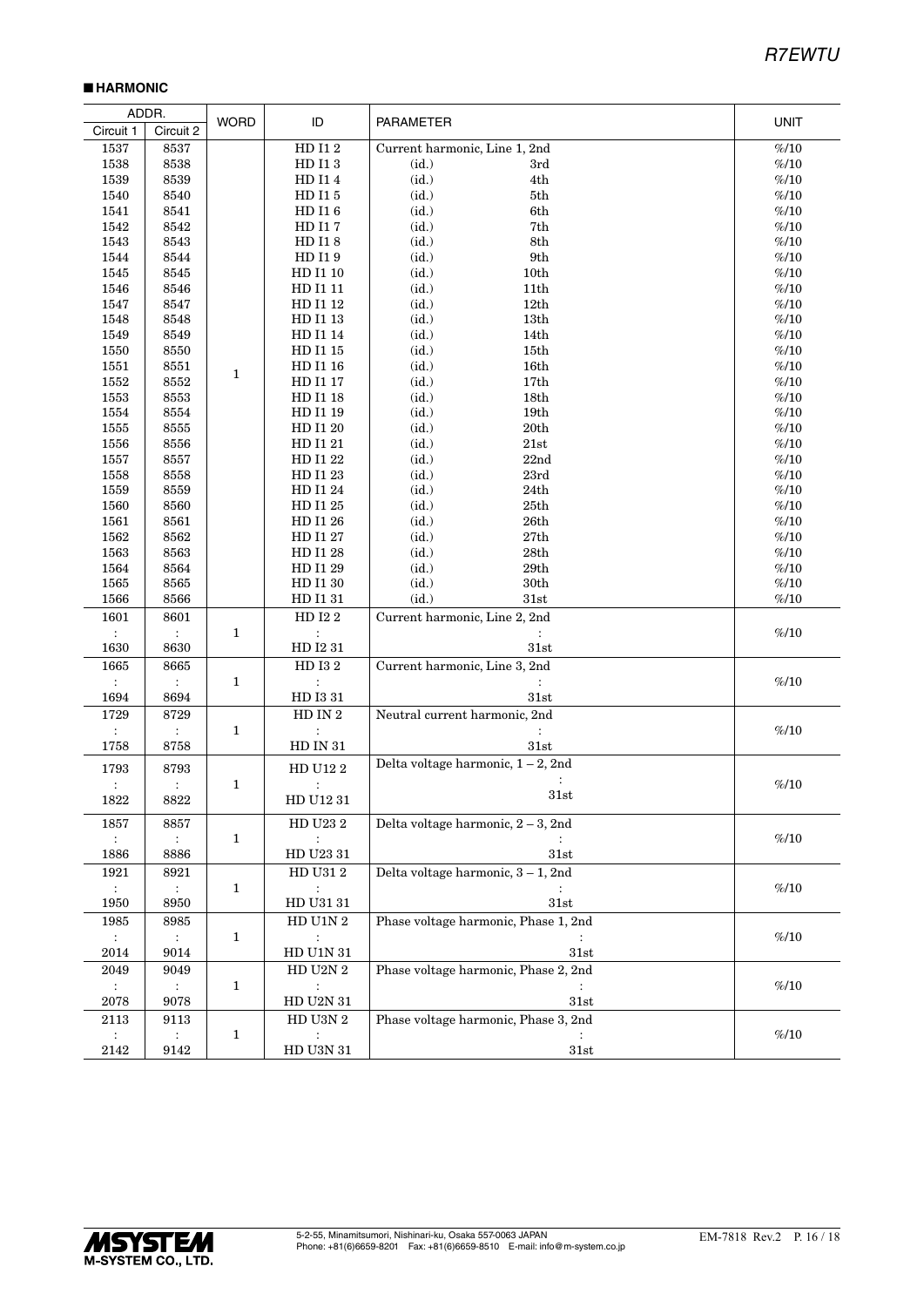#### ■ **DISCRETE INPUT**

| ADDR. | <b>WORD</b> | PARAMETER                                |
|-------|-------------|------------------------------------------|
| 3073  |             | Discrete input 1 status<br>0:OFF<br>1:ON |
| 3074  |             | Discrete input 2 status<br>0:OFF<br>1:ON |
| 3075  |             | Discrete input 3 status<br>0:OFF<br>1:ON |
| 3076  |             | Discrete input 4 status<br>0:OFF<br>1:ON |

#### ■ **DISCRETE INPUT COUNT**

| ADDR. | <b>WORD</b>    | <b>PARAMETER</b>                                                     |
|-------|----------------|----------------------------------------------------------------------|
| 3137  | 2              | Discrete input 1 count                                               |
|       |                | Pulse train input at Discrete input 1 is counted.                    |
|       |                | The counter resets to 0 when a pulse is added at 999 999 999 counts. |
| 3138  | $\overline{2}$ | Discrete input 2 count                                               |
|       |                | Pulse train input at Discrete input 2 is counted.                    |
|       |                | The counter resets to 0 when a pulse is added at 999 999 999 counts. |
| 3141  | 2              | Discrete input 3 count                                               |
|       |                | Pulse train input at Discrete input 3 is counted.                    |
|       |                | The counter resets to 0 when a pulse is added at 999 999 999 counts. |
| 3143  | 2              | Discrete input 4 count                                               |
|       |                | Pulse train input at Discrete input 4 is counted.                    |
|       |                | The counter resets to 0 when a pulse is added at 999 999 999 counts. |

#### ■ **DEVICE STATUS**

| ADDR. | <b>WORD</b>  | <b>PARAMETER</b>                                                                                                                                                                                                                                                                                                                                                                           |
|-------|--------------|--------------------------------------------------------------------------------------------------------------------------------------------------------------------------------------------------------------------------------------------------------------------------------------------------------------------------------------------------------------------------------------------|
| 8001  | 1            | Input overload<br>Bit assignment as shown below.                                                                                                                                                                                                                                                                                                                                           |
|       |              | Bit<br>15<br>14<br>13<br>12<br>10<br>8<br>3<br>$\overline{2}$<br>11<br>9<br>7<br>6<br>5<br>4<br>$\mathbf{1}$<br>0                                                                                                                                                                                                                                                                          |
|       |              | $U3N$ U2N U1N<br>12.2<br>11.2<br>F<br>U31 U23 U12<br>12<br>13.2<br>13<br> 1                                                                                                                                                                                                                                                                                                                |
|       |              | '1' is placed at the bit where an overload is detected.<br>I3.2, I2.2 and I1.2 are assigned to current values for Circuit 2.                                                                                                                                                                                                                                                               |
| 8002  | 1            | Reserved                                                                                                                                                                                                                                                                                                                                                                                   |
| 8003  | $\mathbf{1}$ | System error<br>Bit assignment as shown below.                                                                                                                                                                                                                                                                                                                                             |
|       |              | <b>Bit 15</b><br>14<br>13<br>12<br>11<br>10<br>9<br>8<br>6<br>3<br>2<br>$\overline{7}$<br>5<br>4<br>$\mathbf 1$<br>0<br>STAT AVG ENE SET FDT PRG                                                                                                                                                                                                                                           |
|       |              | : Control software error<br><b>PRG</b><br>FDT<br>: Factory calibration data error<br>$\operatorname{SET}$<br>: User setting data error<br><b>ENE</b><br>: Energy data error<br>AVG<br>: Average data error<br>STAT : Maximum / minimum data error<br>'1' is placed when the respective errors are detected. All measuring operations stop<br>while one or more system errors are detected. |

#### ■ **DIAGNOSTICS**

| ADDR. | <b>WORD</b> | <b>PARAMETER</b>                 | UNIT  |
|-------|-------------|----------------------------------|-------|
| 9217  |             | Processing delays                | times |
| 9219  |             | Processing delay sequence number | No.   |